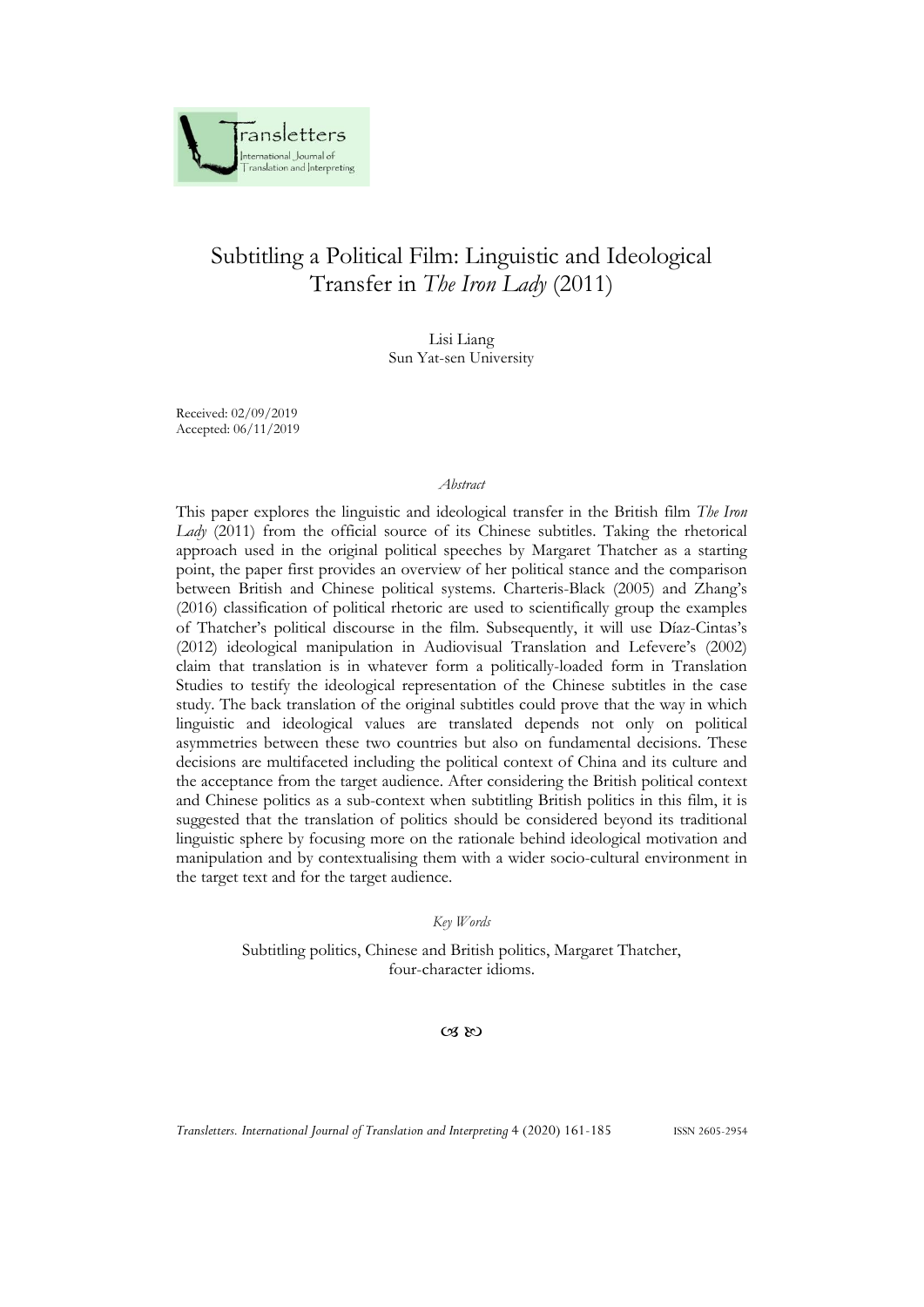#### *1. Introduction*

This paper will explore how British and Chinese politics shape the subtitling practice in the film *The Iron Lady* (2011), looking particularly at the linguistic and ideological transfer in its sanctioned Chinese subtitles. The key questions are how the Chinese subtitles mediate the politics of the first female Prime Minister of the UK, Margaret Thatcher. Therefore, three key research questions are raised:

- (1) How does *The Iron Lady* cast light on the specificities of subtitling political discourse?
- (2) How do the subtitles translate the rhetoric and policies of Margaret Thatcher in a context of Chinese politics?
- (3) What factors influence the translation of *The Iron Lady* for a Chinese audience?

Specifically, the paper examines the mediation of the politics of Margaret Thatcher in the Chinese subtitles via the various rhetorical strategies used to render them. One of the key translation choices Chinese subtitles clearly offer is the four-character idioms known as "成语" (*chengyu*), which were widely used in Chinese classics and are still common in Chinese writing today. *Chengyu* stand out because they do not follow the usual grammatical structure and syntax of modern spoken Chinese. They are highly compact and aesthetic (Zhao et al. 2013, p. 2) and are used to denote Thatcher's political stance in *The Iron Lady*.

The paper will subsequently draw on Jonathan Charteris-Black's (2005, pp. 168-194) analysis of the different rhetorical structures which characterise political speech. Focusing on Charteris-Black's analysis of the strategies key to Thatcher's discourse, the paper will evaluate the way in which these strategies are or are not replicated by the Chinese subtitles. Charteris-Black's analysis of Thatcher's political rhetoric will be contrasted with Meifang Zhang's (2016, p. 18) incisive study, *Political Discourse and Translation: Focusing on Translation of President Xi's Public Addresses*, which is about the rhetorical structures which lie at the heart of Chinese President Xi's major speeches in *The Governance of*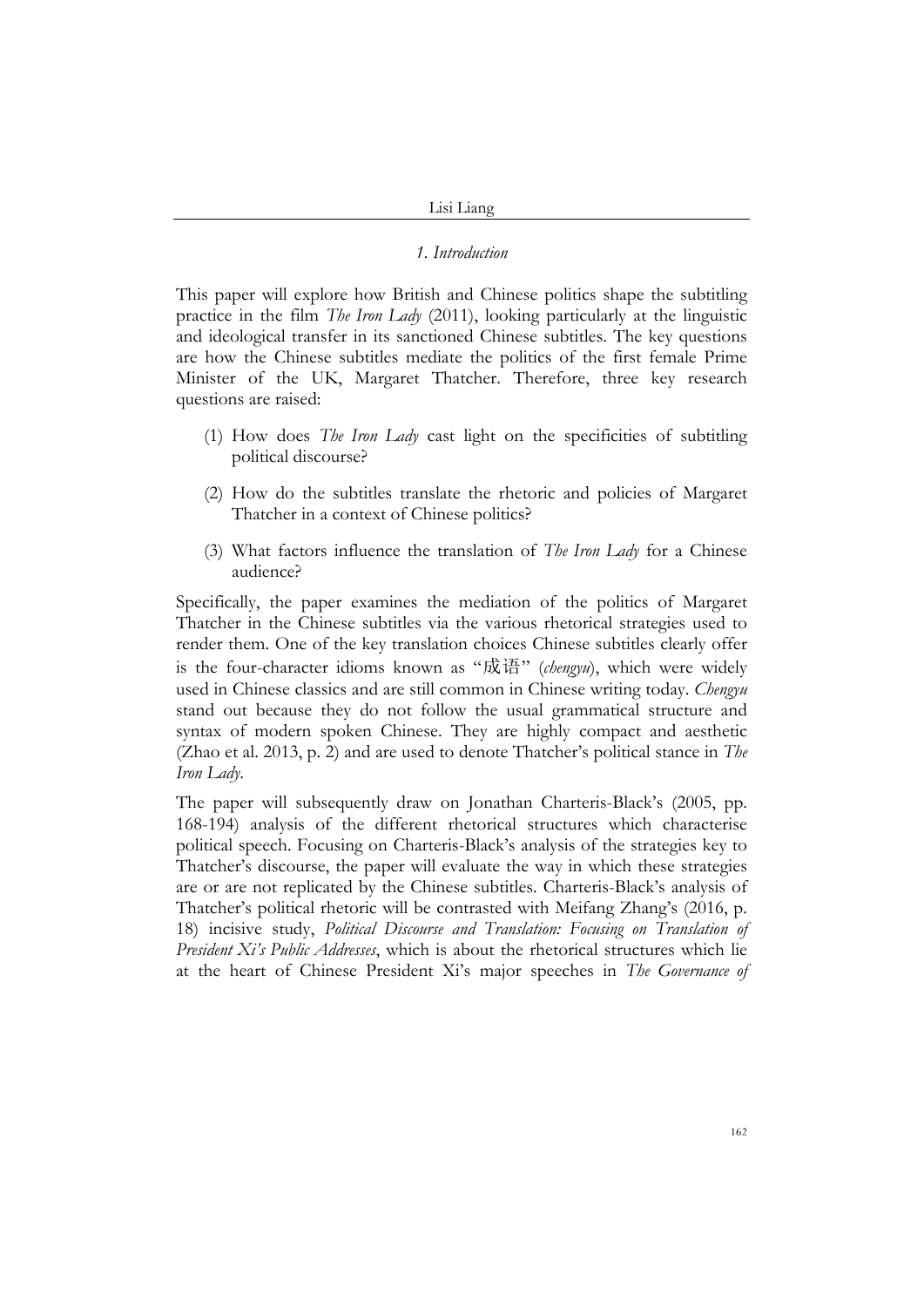*China.*<sup>1</sup> When read together, Charteris-Black and Meifang Zhang offer a clear sense of the different political rhetorical contexts which the film's subtitles need to bridge.

### *2. The Politics of Margaret Thatcher*

As the film *The Iron Lady* focuses on Margaret Thatcher and her politics, an overview of her politics is necessary for this paper. In office from 1979 to 1990, Margaret Thatcher was the longest serving Prime Minister of the Twentieth Century. One of the twentieth century's most famous and influential women, Thatcher came from a humble social background as a grocer's daughter to fight through class and gender barriers to make her voice heard in a maledominated world (Blundell, 2008: 193). Andrew Marr (2007), the BBC political commentator, described her as "a one-woman revolution, a hurricane in human form, she would go on to transform Britain more radically than any prime minister since the Second World War". As Hugo Young suggests (1993, p. 604), Thatcher's governing ideology focused on the containment of communism and on maintaining freedom of citizenship by sustainable marketoriented business where individuals financially support themselves. In the realm of diplomacy, Thatcher was regarded as a powerful leader who could save Britain from its fate as the sick man of Europe (Gilmour, 1992: 37). She was seen as the key figure to restore Britain's position as a proud, selfconfident and competent nation in the international arena. During the Falklands crisis, British troops, under her leadership, expelled Argentina's troops from the British Overseas Territory to proclaim full sovereignty. Her influential personal relations with Presidents Reagan of the USA and Gorbachev of the Union of Soviet Socialist Republics, were milestones along the road to the transformation of Britain's international standing (Seldon and Collings, 2000: 82-83). Thatcher is, as Riddell suggests (1991: 67), one of the most exceptional Conservative Prime Ministers in the twentieth century. Part of her success, as Seldon and Collings (2000: 66) suggest, stems from her fiscal policy which mastered the economic chaos by means of tax reform,

<sup>1</sup> This book is a recent official publication compiling Xi Jinping's major addresses from November 15<sup>th</sup>, 2012, when he took office, to June 13<sup>th</sup>, 2014, including excerpts or full texts of speeches, talks, interviews, Communist Party instructions and correspondence (Zhang, 2016: 13).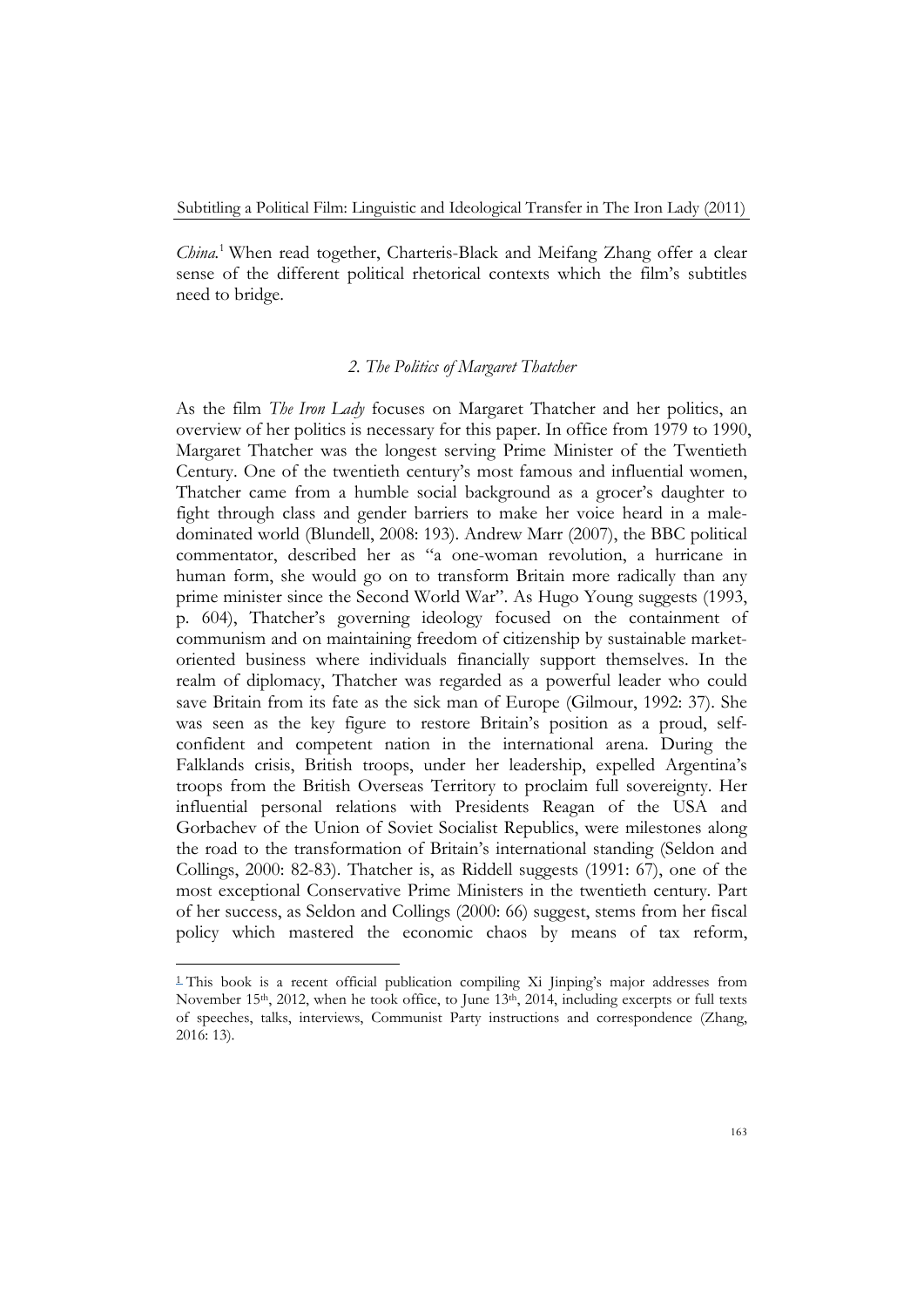privatisation and restriction of Trade Union power which, under her premiership, established long-term economic strength. Thatcher, though, remains a controversial figure. She radically disagreed with Europe and the European Exchange Rate Mechanism to centralise Europe which caused severe disputes with the rest of the world (Seldon and Collings 2000, p. 59). Geoffrey Howe, the former Conservative Chancellor of the Exchequer, disparaged Thatcher's European stance as: "It is rather like sending your opening batsmen to crease, only for them to find, the moment the first balls are bowled, that their bats have been broken before the game by the team captain" (Bryant 2012, p. 1). His later resignation was a fatal attack on Thatcher's premiership (Bryant 2012, p. 1). Moreover, in a home context many of her economic and social policies prove highly controversial.

### *3. Why Release and Subtitle The Iron Lady in China*

Despite Thatcher's increased visibility in a Chinese context, *The Iron Lady* remains an unusual choice for the Chinese authorities to release and subtitle. It is a strange choice for the Chinese market/government to subtitle a film on Margaret Thatcher because British-Chinese relations have often been strained. Moreover, while Thatcher's involvement in negotiations over Hong Kong made her more visible than most British Prime Ministers in China, she was still a comparatively unknown political figure in China at large. Furthermore, China's tradition of female leaders is not a strong one. In addition, the political systems of China and Great Britain might easily be seen as antithetical. China is a Communist country, an ideology traditionally associated with left-wing philosophies and principles. As a one-party-state organisation, the PRC operates a high degree of control over people's lives, public services and investments, and infrastructures (Kolenda, 1990: 202). Power is highly centralised and state control strong (Edin, 2005: 1-2). This regime has been in existence in slightly varying forms since the Chinese Communist Party took power in 1949 (Lü, 2000: 4). In ideological and political terms, Thatcher's regime and beliefs contrast starkly with the Chinese regime of her era. In contrast to China's single party state, the British system has a multiplicity of very different parties which are democratically elected (Beloff and Peele, 1985: 146). Her particular brand of Conservatism favoured a free market approach to public services and involved the sale of publicly owned industry and utilities (Hall and Jacques, 1983: 3). Her government pursued a programme of economic liberalism which runs counter to Chinese economic models.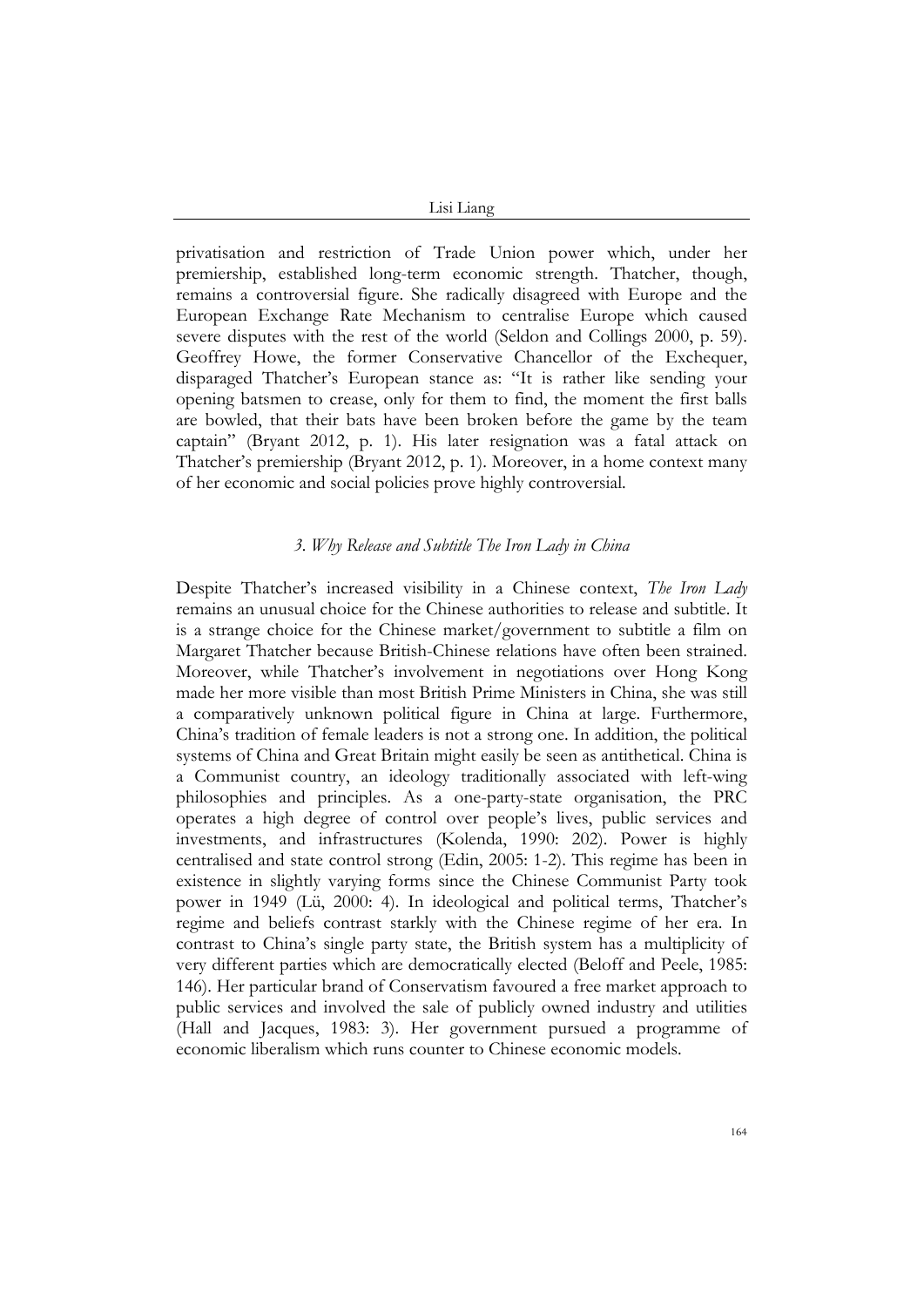However, while there are many reasons why *The Iron Lady* represents an unusual choice for the Chinese authorities to release and subtitle, there are interesting points of convergence between the film and Chinese culture. Aspects of Thatcher's leadership style might be argued to resonate in a Chinese context. A politician who carefully constructed and defended her power base, Thatcher was a comparatively authoritarian figure in British history, albeit functioning in a democratic system. She moved decisively to crush opposition to her policies by attacking the power of Trade Unions. *The Iron Lady* film depicts an authoritative figure who might echo aspects of Chinese values, who was comprehensively portrayed as a leader and a woman who was a "passionate patriot, an instinctive economist, a lifelong student and a highly practical politician" (O'Sullivan, 2013: 10). She built up a powerful political identity and at the same time crushed opposition as well. Moreover, the release of *The Iron Lady* in subtitled form might be seen to tap into a nascent trend for female political leaders in China. Keith Richburg (2012) points out that women are officially equal but politically underrepresented in China. According to the statistics from the party's Organisation Department, merely eleven percent of officials are female at the minister level or above (Richburg, 2012). Such figures appear to confirm Geert Hofstede's (1984: 209) affirmation that men command in Chinese society. However, as the first female Prime Minister in the UK, Margaret Thatcher's tough leadership challenged gender stereotypes and assumptions. She might usefully therefore be seen as a precursor to the China's "Iron Lady", Wu Yi, who headed the Ministry of Foreign Trade and Economic Cooperation from 1991 to 1998 and was promoted to Vice Premier in 2003 (Hsiung, 1995: 582). Wu Yi is renowned for her bold and decisive leadership, for example, when she negotiated Sino-Japanese relationship. Her visit to Japan in 2005 represented a key milestone in the improvement of relations between these two countries (Wan, 2006: 17).

Moreover, however strained the relationship between China and the UK got in relation to the handover of Hong Kong, strong ties continued to bind the two nations. As David Crane (1981: 227) points out, trade was the foundation for links between China and the UK from the time of the Opium Wars. Moreover, cultural and artistic exchanges in the Sino-British relationship developed from 1978 (Meissner, 2002: 186). As part of this reform, China strengthened its relationship with the outside world (Zhenggang, 2008). During the opening-up period, Chinese people were given more opportunities to have a closer experience of foreign cultures, especially via films which are relatively convenient and simple ways for the public to know more about the outside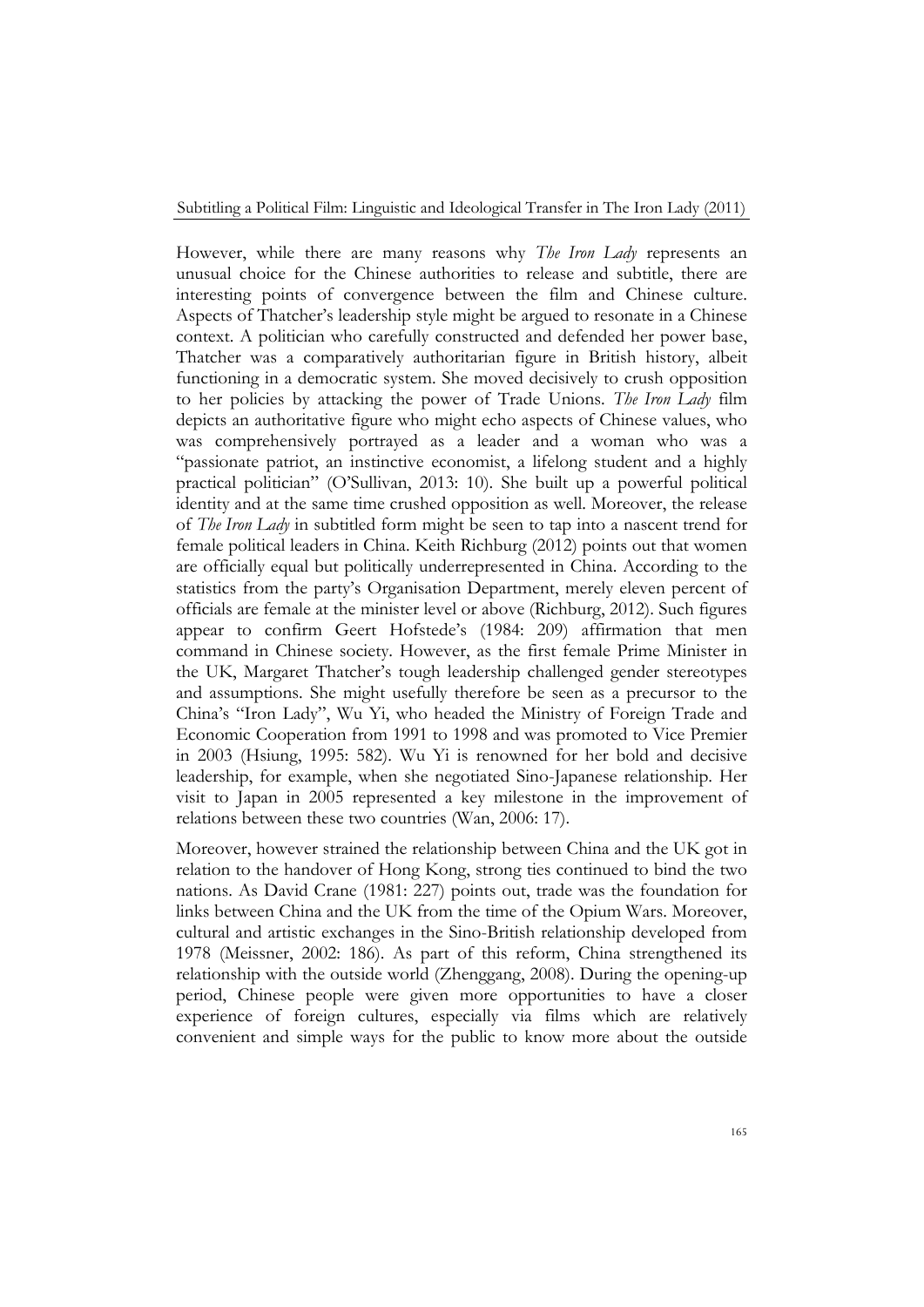world. Links between the two countries were forged by agreements such as the Educational and Cultural Cooperation Agreement signed by both nations in London in 1979, along with scientific exchange programs held every two years. Though from 1972 to 1979, only ten joint projects were completed between China and the UK, the amount increased to 72 in 1986. The projects included film weeks, retrospective film exhibitions, collaborations in the areas of drama, fine art, publication, photography, education, library science and gardening (Meissner, 2002: 186). The cooperation set a solid foundation for building up Sino-British diplomacy. The UK and China moreover were able to overcome in part the hurdle that Hong Kong represented in their relationship as China adopted a "  $\boxtimes$   $\overline{m}$   $\uparrow$   $\mathcal{H}'$  "One Country, Two Systems" policy which recognised the capitalist system in Hong Kong and Macao as different from mainland China's Communism. The relations between the UK and China have been maintained therefore in comparative closeness since 1979 (O'Sullivan, 2013: 10).

Therefore, while there are stark reasons which make the release of *The Iron Lady* in China an unexpected choice (the starkly different political systems and the sensitive debate over Hong Kong), the Chinese authorities' decision to release this film is understandable in key ways. *The Iron Lady* offers a vision of a leader cultivating a strong power base and crushing opposition. It taps into China's small but growing trend for female leaders. Moreover, it can be read as part and parcel of China's opening-up policy as it allows a glimpse of a foreign world which nonetheless resonates in part with Chinese domestic politics. The subtitled film therefore is a product shaped by both the UK politics of Thatcher and the politics of its targeted Chinese culture.

# *3.1. Reception of the Film in China*

In some ways, the film's reception in China bears out some of the arguments made above in relation to the Chinese government's decision to release the film. The film was chosen for release in China on International Women's Day on the 8<sup>th</sup> March, 2012, one year later than its original release. This film was deliberately realised on a day in celebration of women (Zhao and Song, 2013). The selection of this film for Chinese release is an unusual one given the divergent political systems of China and the UK. *The Iron Lady* was not as successful as blockbusters like *Transformers* (2007), *Avatar* (2009), and *Titanic 3D* (2012), etc. in the Chinese market. At the box office, *The Iron Lady* earned merely 4 million RMB, far less than The *Hobbit* (2012) and *Upside Down* (2012)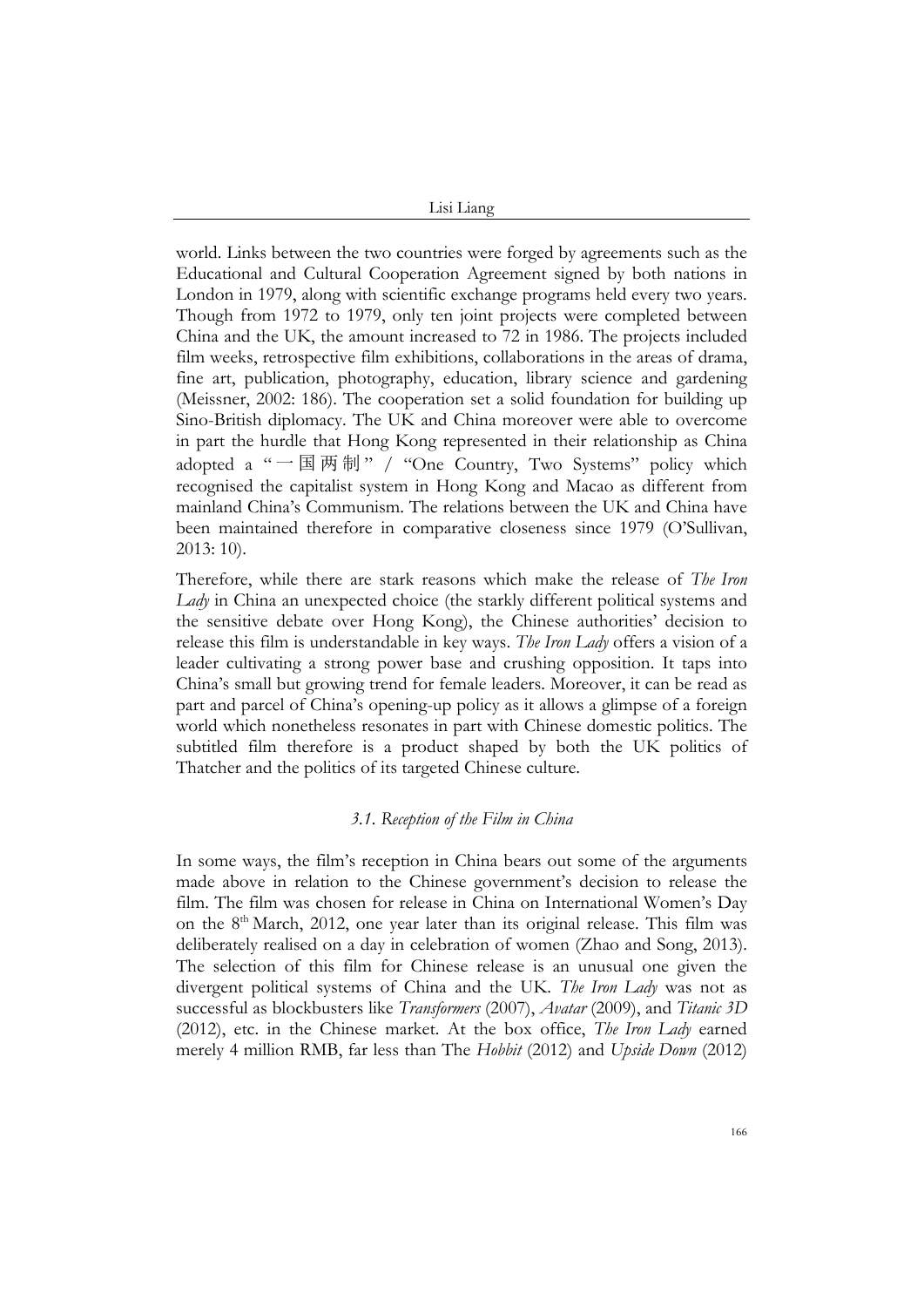which earned 290 million RMB and 42 million RMB respectively. The main reason for this low revenue is that *The Iron Lady* was a comparatively low-cost political film (Lu, 2013). The critic Lei Sun suggests that the film was not commercially successful for two reasons: Firstly, the audiences in the cinema were mainly youngsters who were inclined to watch thrilling action films and were influenced by Hollywood films. Consequently, they lacked the patience for the low-cost art films. Secondly, there was also a regional disparity in viewing figures between big cities like Beijing and Shanghai and more rural areas (Lu, 2013). Comparing its box office returns with those of other political films released in the Chinese market such as *Lincoln* (2012), it was less fortunate in terms of its popularity and revenue in China than *The Iron Lady*. Due to its lengthy and boring dialogues, along with a relatively large number of Chinese audiences' unfamiliarity with American politics and history, it may cast challenges for Chinese viewers to appreciate this film. Based on this assumption, its box office revenue would not be promising. In reality, only its DVD form is released to the Chinese market (Wang and Dong, 2013). The chief executive Haifang Fu from the Xingguang Theatre Chain in Zhejiang underlines that low-cost films with a focus on content without vivid visual effects may not meet the Chinese audiences' preference for commercial films (Lu, 2013).

This biographical film summarises Thatcher's political career and records her life from childhood to premiership which makes it a political film. The film is constructed around key political events such as the Miners' Strike and the Falklands War, etc. Specific reviews described *The Iron Lady* as a strangely depoliticised portrait of the UK's first female Prime Minister by over-focusing on her mental health problems in late life (Rotten Tomatoes, 2012). However, *The Iron Lady* was perhaps not as successful at the box office in the UK as some of its big budget, special-effect competitors, as it is still clearly a low-cost political film. The fact remains that the film is built around key historic events in a UK political context. The subtitlers thus have to translate for a contemporary Chinese audience both the language of the source film and its politics.

Interestingly, from the outset, the subtitled version of *The Iron Lady* was clearly intended to talk to and resonate with contemporary Chinese culture and politics. This film about a powerful woman, Iron Lady, plays upon Thatcher's strength and her breaking of boundaries. Thatcher's nickname, "The Iron Lady" was given by a Soviet journalist, Captain Yuri Gavrilov in 1976 in the newspaper *Red Star* because of her opposition to the Soviet Union and socialism (Thatcher, 1976). Paradoxically, this critical nickname from a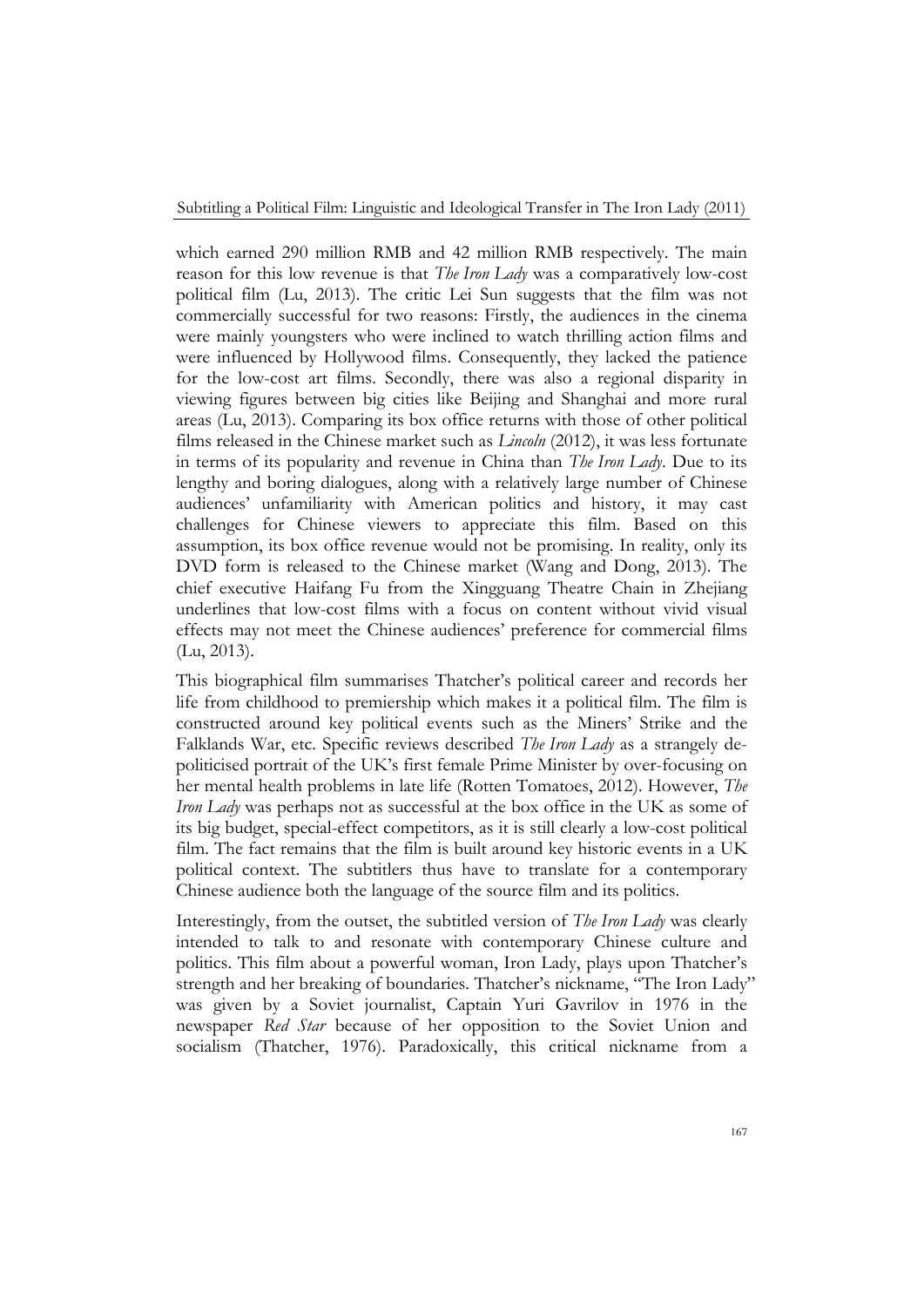Communist state was redeployed by another communist state, China, in a more positive context. The Chinese subtitles maintain the tough *Iron* reference but render *Lady* as "娘子" ("wife"). They choose the more formal and archaic word to depict a caring wife (Chen, 2013). The Chinese subtitles thus match the respectful tone of the original while belittling her identity as a political leader by referring to her marital status.

#### *4. Theoretical Framework*

Having elaborated on the film in both the British and Chinese contexts, this section will draw on key theoretical elements to explore how the subtitling transfers the politics of Margaret Thatcher for Chinese audiences whilst taking account of Chinese politics as a subtext. There is a clear political divide between Thatcher's Conservative UK and contemporary Communist China. According to Friedrich Schleiermacher (Lianeri, 2002: 5), there is always a cultural and linguistic gap between the source text and the target culture for which one translates. It is, he argues, the job of the translator to bridge this gap. As their source film is clearly a work on UK political history, the subtitles cannot entirely domesticate the political; neither can they foreignise them entirely, for the cultural and political gap between source and target culture is too great. The challenges the subtitlers thus face are huge. Using the analysis of UK and Chinese political rhetorical structures offered by the works of Jonathan Charteris-Black (2005) and Meifang Zhang (2016) as an effective solution to read those differences between the UK and China, this paper will underline the breadth of this political gap in linguistic and cultural terms before considering how the subtitles bridge it.

Jonathan Charteris-Black in his book *Politicians and Rhetoric: The Persuasive Power of Metaphor*, suggests that there are common rhetorical tropes or features to Margaret Thatcher's speeches (Charteris-Black, 2005: 169). These metaphors can be classified into groups based on the targets of Margaret Thatcher's imagined enemies: "the political opposition of the Labour Party; the social and economic problems of inflation, unemployment and crime and specific groups in society such as trade unions and the police. Finally, come a range of abstractions including private enterprise, Western civilisation, socialism, freedom, terrorism, markets, heritage, etc." (Charteris-Black, 2005: 169-170). The film echoes these conflict metaphors throughout and the subtitlers have to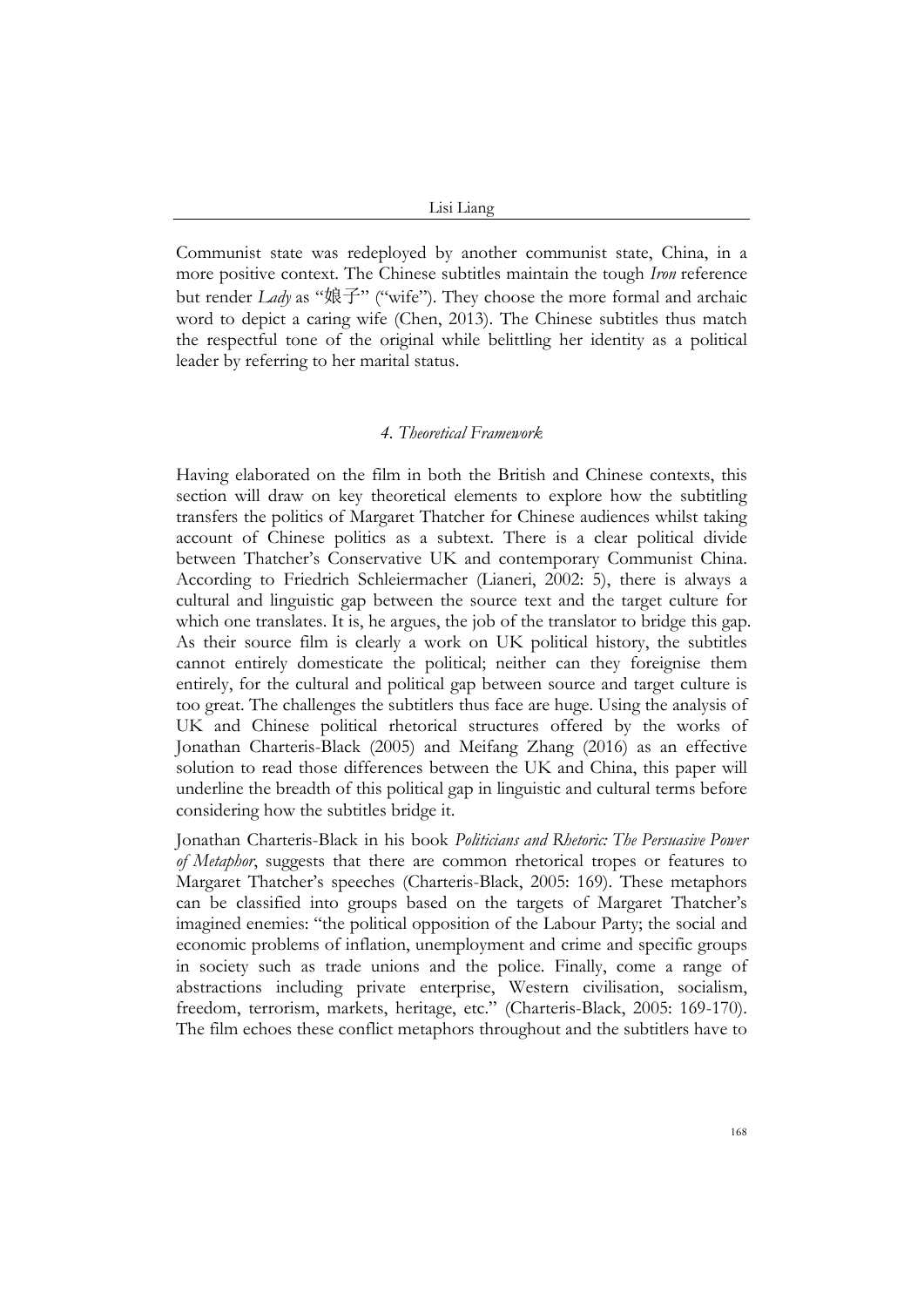choose what to do with these recurrent tropes of conflicts in the Chinese context.

This paper will also work with the compelling analysis of Meifang Zhang (2016) as she contemplates the core rhetorical strategies of Chinese President Xi Jinping. Meifang Zhang (2016: 18) argues that Chinese President Xi Jinping's choice of metaphor is essential to his persuasiveness, and she classifies his metaphors into two types: correlational metaphors and intertextual metaphors. Correlational metaphors are closely associated with Thatcher's political stance metaphors that relate to metaphors that "project the feature of our physical experience onto abstract domains by means of image schemata" (Zhang, 2016: 19). Moreover, to make President Xi's speech impressive, other linguistic means are also employed, including parallelism, repetition and contrast (Zhang, 2016: 8; Charteris-Black, 2005: 181-182). This suggests that there may be common structures which link source culture and target culture despite the very different political systems.

Charteris-Black and Meifang Zhang make for compelling reading when read in association as they underline that there are innate rhetorical structures in British and Chinese speeches by these political leaders, structures which are perhaps reflective of their political contexts. Both Charteris-Black and Zhang's rhetorical strategies will use to classify the examples characterise the key features of Thatcher's political discourses. What follows next is applying Translation theories, in particular Audiovisual Translation theories, to read the Chinese subtitles. Translation theorist André Lefevere (2002: 10) argues that translation in whatever form is always a politically-loaded act, driven by the politics of a culture. As the subtitles of *The Iron Lady* make clear, there are linguistic and ideological considerations which are not encompassed by Charteris-Black and Zhang's rhetorical approaches. This paper will consequently adopt theories on politics from André Lefevere (2002: 8) that translators operate under the constraints of the cultures in which they work. Translators have the freedom to challenge the discourses featured by these constraints, but they may also be hemmed in by them (Lefevere 2002: 9). Translation manipulates texts in the service of power and politics. It may either impair or reinforce the prevailing ideologies (Lefevere 2002: 10). This paper therefore reflects varied ideologies in Chinese and UK politics behind the lines and on the subtitles. It will stress that the analysis of politics in the subtitles of *The Iron Lady* is multifaceted. The film is clearly a political film and its politics must be mediated by the subtitles. Therefore, following Lefevere's theories, the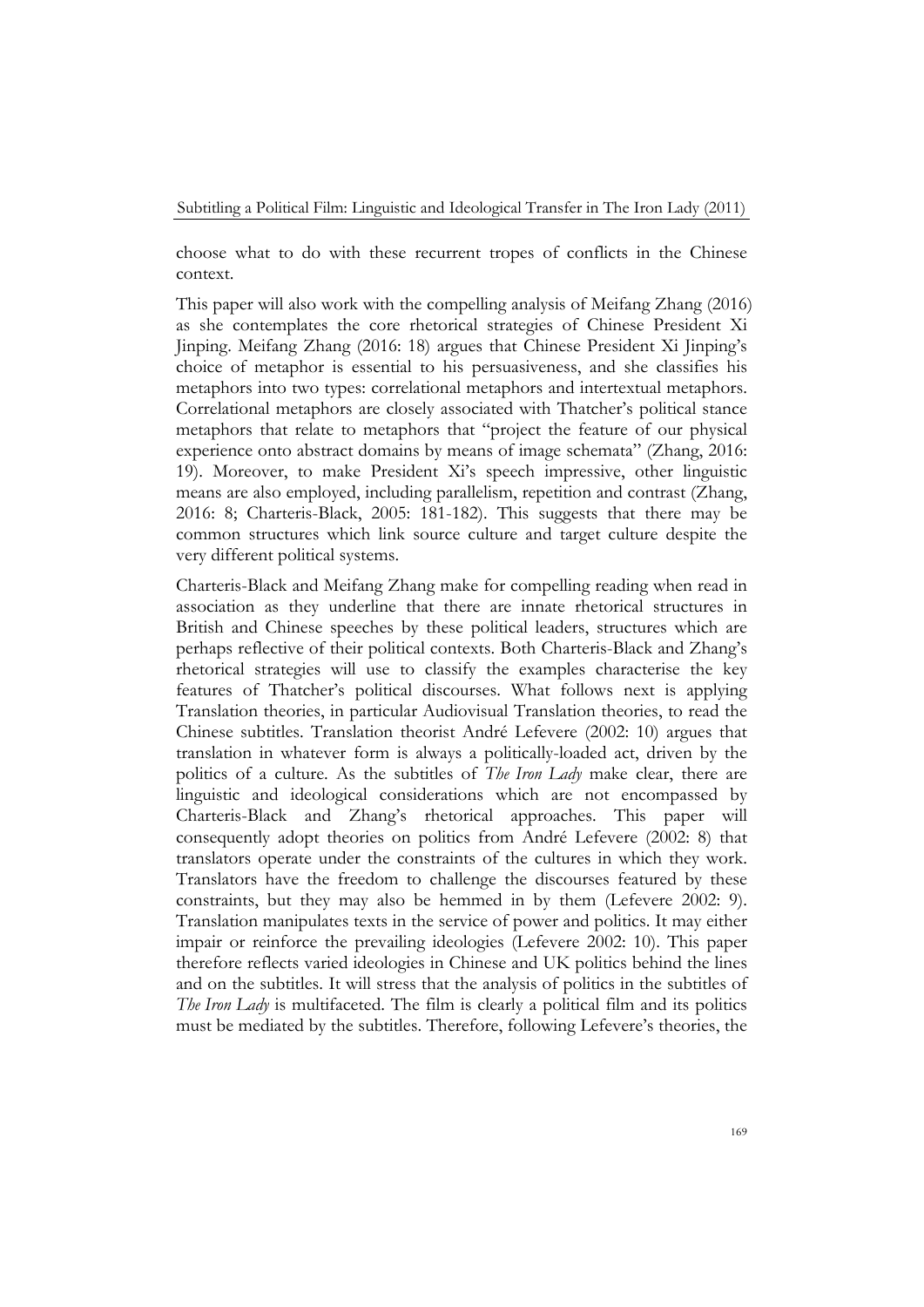subtitles themselves are influenced and shaped by their contemporary Chinese political context.

Seen from this angle, Díaz-Cintas argues, translating audiovisual material forces subtitlers to rethink the powerful, ideological transmission embedded in the audio and visual channels of audiovisual content (Díaz-Cintas, 2012: 281). Not only the factual information, but also the political assumptions, moral values, commonplace and stereotypes need to take into careful account in the transference from source language and culture to target language and culture. Therefore, the role of subtitlers shifts from a mere transmitters of information to the active agents participating in the shaping of ideological discourse from one culture to another (Díaz-Cintas, 2012: 283). As in the case of *The Iron Lady*, translation is not carried out in a vacuum, but undertakes under a certain degree of subjectivity and bias on the part of the target culture's politics as a sub-context involved in the translational process. However, research directly relating to Chinese subtitling practice in relation to the ideological manipulation has so far attracted little attention. Among the few, Wang (2014: 206), suggests a transformation from fansubbing group to a sanctioned provider of translation services where official subtitlers collaboratively work with fansubbers to contribute more viewer-friendly subtitled products. This is because the Chinese government still plays an dominant role in deciding and controlling the viewing habits of Chinese audiences via strict censorship, which inevitably leads to viewers' countermeasures to resort to illegal downloading and pirated products (Wang, 2014: 206). Though most of the young Chinese audiences call for more liberal media industry policies, this film's subtitles are relatively neutral with respect to the linguistic and ideological transference from the UK to modern China. Catchy Chinese four-character idioms are frequently adopted to replicate the high and elegant register used in political discourse, almost without deliberate falsification, fabrication and refusal of information heard from the original dialogues or seen from the screen. In terms to the subtitling strategies employed to make the linguistic and ideological transfer, Yu (2015: 493) proposed two of the frequently used methods – standardisation and simplification. While standardisation, the standard transfer of the text mode from oral speech to written text, is frequently used in the Chinese subtitling practice, more dynamic strategies adopted will be illustrated through specific examples in this case study film.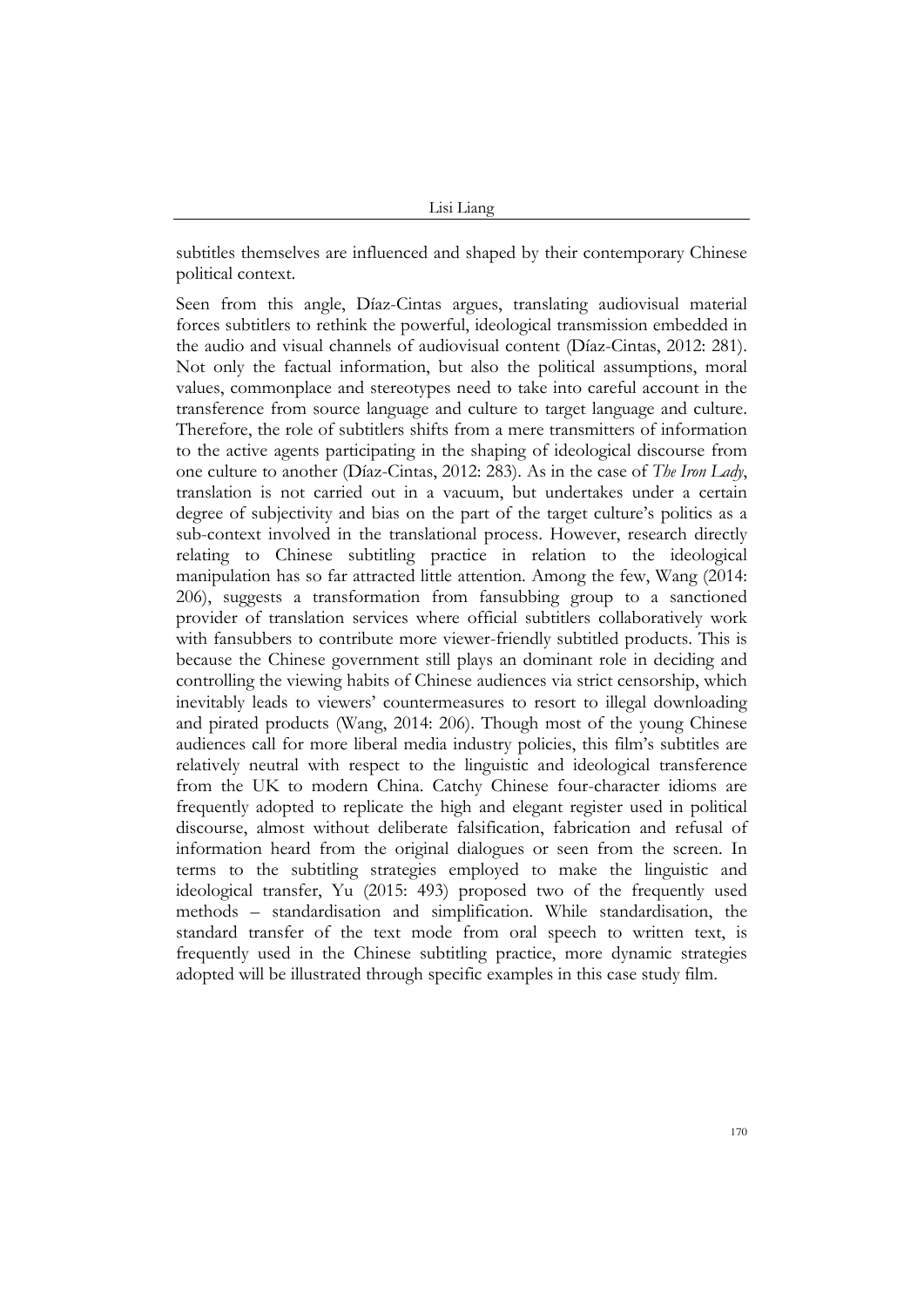## *5. Case Analysis*

Jonathan Charteris-Black suggests that in Margaret Thatcher's speeches during the period of 1977 to 1987<sup>2</sup>, the metaphors of conflict dominate. Margaret Thatcher evokes negative associations in her evaluation of these opponents (Charteris-Black, 2005: 176-177). The conflict metaphor, therefore, encourages a transfer of evaluations in the political discourse of Margaret Thatcher. Since relatively little has been written on subtitling political discourse between the UK and China from the perspective of different rhetorical strategies, this paper will use Charteris-Black's conflict metaphors as an initial point of analysis by means of which to approach the Chinese subtitles of *The Iron Lady*, in particular Thatcher's speeches. It will also use Zhang's structural analysis of the rhetorical construction of Chinese President Xi Jinping in order to assess whether there are rhetorical overlaps and symmetries between the political speeches of these two key leaders from the UK and China. Drawing on Charteris-Black's conflict metaphor and Charteris-Black and Zhang's rhetorical analysis of parallelism and contrast, this paper will structure itself around five distinct areas. It will analyse how the subtitles translate Thatcher's use of metaphors of household management, metaphors relating to her role as a female leader, metaphors of terrorism, metaphors relating to trade unions, and finally metaphors applied to Thatcher's political opponents.

#### *5.1. Metaphors of Household Management*

Interestingly, as Charteris-Black (2005: 191-192) points out, metaphors of household management are frequent in Thatcher's political discourse. Capitalising on her position as a woman, Thatcher's discourse makes a virtue of female control of family finances (Charteris-Black, 2005: 191-192). The Chinese subtitles echo these metaphors of household management, using them as Thatcher does to align the financial decisions of government with those made by wives and mothers in the home. The subtitles on this area of metaphor underline the clear cultural equivalence which is possible in this area.

<sup>2</sup> Charteris-Black argues that the reason for the choice of this decade is because this was when Thatcher's rhetoric was at its most persuasive in terms of political success (2005: 168).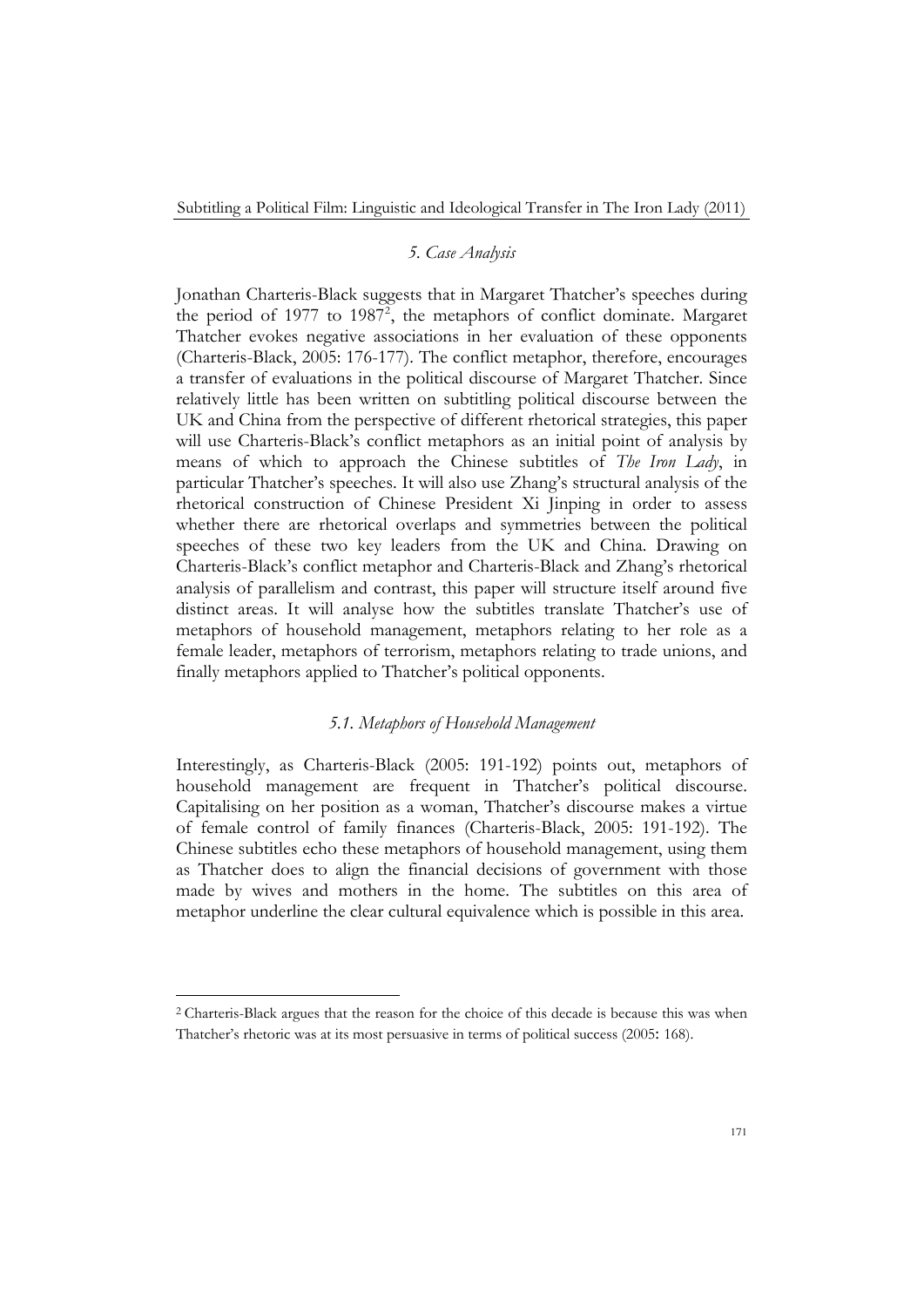*Example 1: Good Housekeeping*

*(1)Description of Scene: Thatcher argues with another politician in relation to the importance of household management and compares this with financial decisions of government.*

*(2)Line:*

 *MARGARET: I know much more than those who have never lived on a limited income.*

 *Just like the man or woman on the street, when I am short one*

*week…*

 *I have to make economies the next. POLITICIAN: Nothing like a slice of fiscal responsibility. THATCHER: A man might call it fiscal responsibility. A woman might call it good housekeeping. (3)Translation:* 相对于从不知收入拮据意味的人 我更了解那样的生活 正如街上的男男女女 如果某一周 我手头拮据 那意味着下一周节衣缩食  *-*这和财政削减还扯不上关系  *-*对男人而已 可能是财政紧缩 对女人而已 就是持家

有道

*(4)Back Translation: MARGARET: Compared to people who have never lived on a limited income I*

*know* 

 *more about that life Just like men and women on the street if one random week I*

*am* 

 *hard up for money (to have no physical money in one's physical*

*hand)*

 *That means next week I economise in food and clothes POLITICIAN: This does nothing with financial reduction THATCHER: For men perhaps mean financial reduction For women definitely mean managing family affairs methodically*

The original film's dialogue takes a clear and gendered approach to language and policy. Thatcher uses everyday language to describe her chosen economic approach. She talks about being "short" and needing "to make economies". Her speech aligns herself with everyday working-class people. The male politician's speech is of a different, more elevated and abstract discourse. He talks of "fiscal responsibility". The Chinese subtitles maintain this gendered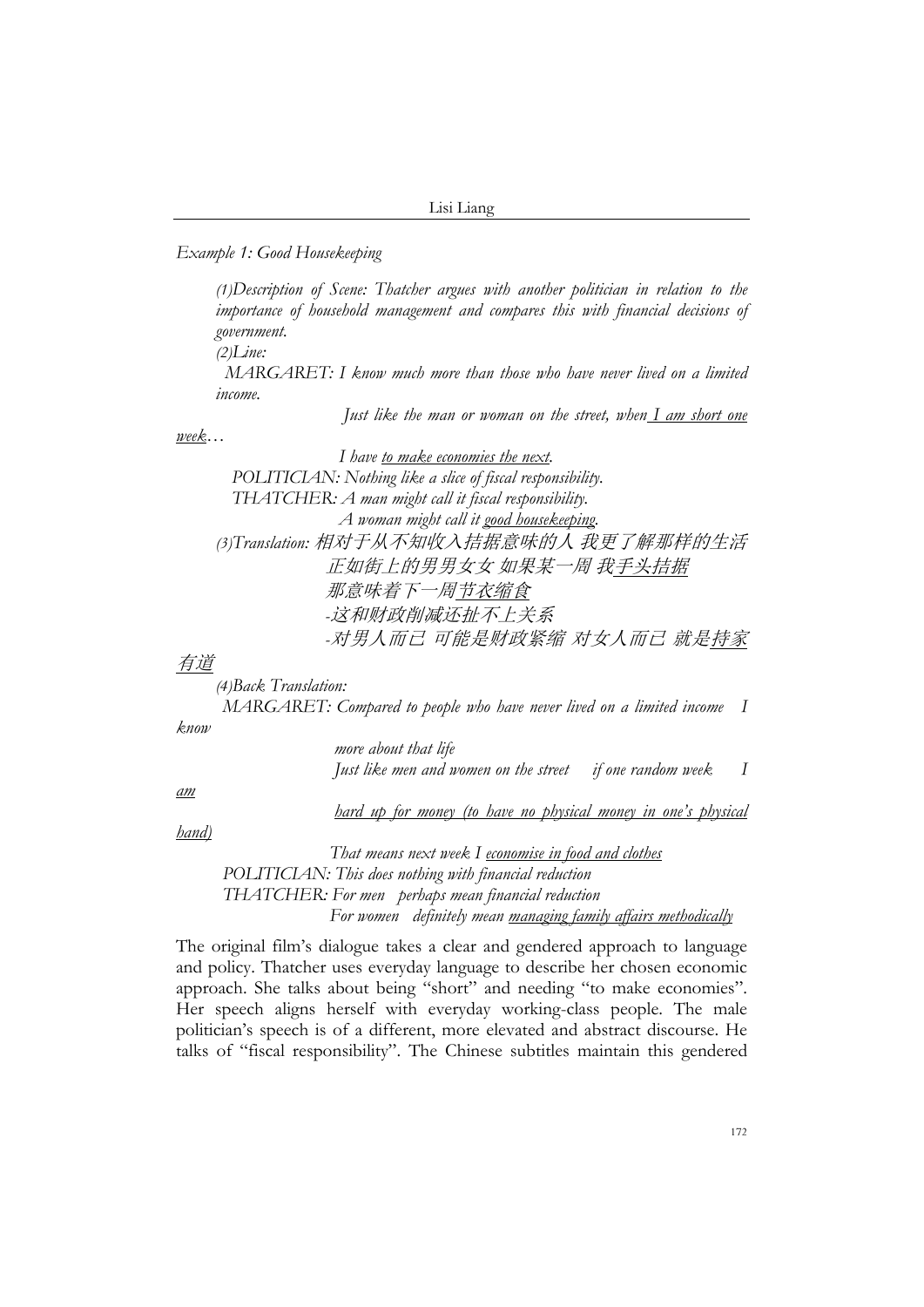linguistic difference. The Chinese subtitles to Thatcher's speech are highly corporeal / they refer to women being "手头拮据"/ "to be hard up for money" (to have no physical money in one's physical hand) (*C-E Dictionary*). In this way, they reflect Zhang's (2016: 19) suggestion that physical "correlational metaphors" are frequent in the Chinese political discourse of President Xi Jinping and the context in which he works. And in fact, they personalise and make Thatcher's speech even more physical. While Thatcher talks of "making economies", the Chinese subtitles detail the nature of those economies, "节衣 缩食"/ "to economise in food and clothes" (*C-E Dictionary*). Again the contrast between the subtitled female speech and the male character is clear. The Chinese subtitles echo the abstract approach of the male politician, translating "fiscal responsibility" as "财政削减"/ "financial reduction". Interestingly though, the Chinese subtitles elevate Thatcher's speech, marking it as more formal in style than the male politician as Thatcher's speech in Chinese contains three different four-character idiom phrases as highlighted in the above texts. These phrases stand out both structurally and rhetorically and mark Thatcher as a politician with key and catchy tropes.

To summarise, while there are common themes to the subtitles' translation of these metaphors of home management, so too are there differences in relation to Thatcher's speech on good housekeeping. The subtitles maintain the difference between female bodily language and male abstract economies, but they amplify and mark Thatcher's speech as catchy politics via the use of the four-character Chinese idioms. In light of this, gendered approach and UK politics are portrayed in the Chinese subtitles, conceived through the lens of Chinese idiomatic expressions and. The application of domestication proves that subtitling act is used as a tool for local empowerment (Díaz-Cintas, 2012: 279) where the domestic, idiomatic expressions such as Chinese four-character idioms are foregrounded in the translational process.

### *5.2. Metaphors of Female Leadership*

According to Charteris-Black (2005: 191), Thatcher, was particularly keen to exploit any opportunity to stress the central role women could play. Images and metaphors of feminine strength are thus abundant. In *The Iron Lady*, the heroine, a strong and decisive female leader, clearly fits into this category. This section will consider both the nature of these images of female power and how they are translated into a Chinese context.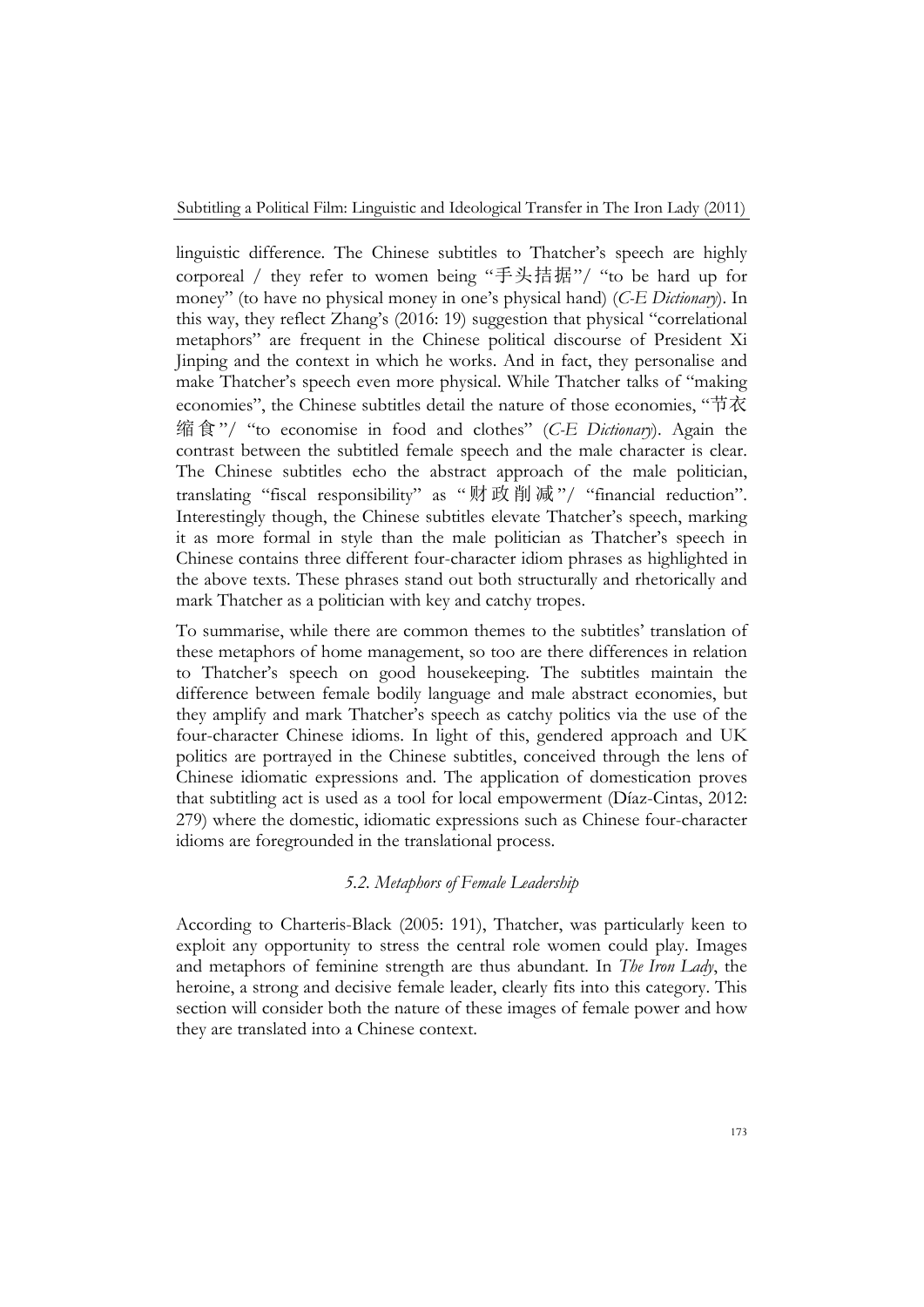*Example 2: Chambermaid*

*(1)Description of Scene: The Leader of the Conservatives, Margaret Thatcher, is persuaded to run for the post of Prime Minister by her two spokesmen. (2)Line: MARGARET: It's all very well to talk about changing my voice, Mr. Reece, but for some of my colleagues to imagine me as their*

*leader…*

 *would be like imagining, I don't know, being led into battle by their chambermaid. It's my background, and my sex. No matter how hard I've tried, and I have tried to fit in, I will never be truly one of them. (3)Translation:* 对于我嗓音改变的建议 确实很好 但瑞斯先生 对我的同僚而言 要将我视为领袖*…* 就好比是怎么说呢 让家庭主妇带领着去战斗 我的背景还有性别 无论我如何努力 我也确实努力了 努力去融入 但请相信 我永远无法真正成为其中一员 *(4)Back Translation: MARGARET: As for the suggestion of changing my voice indeed very good but Sir Ruisi*

> *For my colleague imaging me as leader… It is like how to say Leading by housewife to battle my background and gender no matter how hard I try I do try hard trying hard to fit in but please believe I have never truly become one*

*of*

#### *them*

The Chinese subtitles' choice in relation to their translation of the metaphor of this discussion on female leadership is revealing in relation to the question of linguistic equivalence. In the English dialogue, the heroine shows her awareness that some of her fellow party members think of her becoming the party leader running for Prime Minster is like a *chambermaid* (a general) leading an army (the Conservative Party) to battle (the election campaign). Her imagery serves to underline her disbelief in the possibility of her holding such a role. However, *chambermaid* in English is quite a specific word with a specific socio-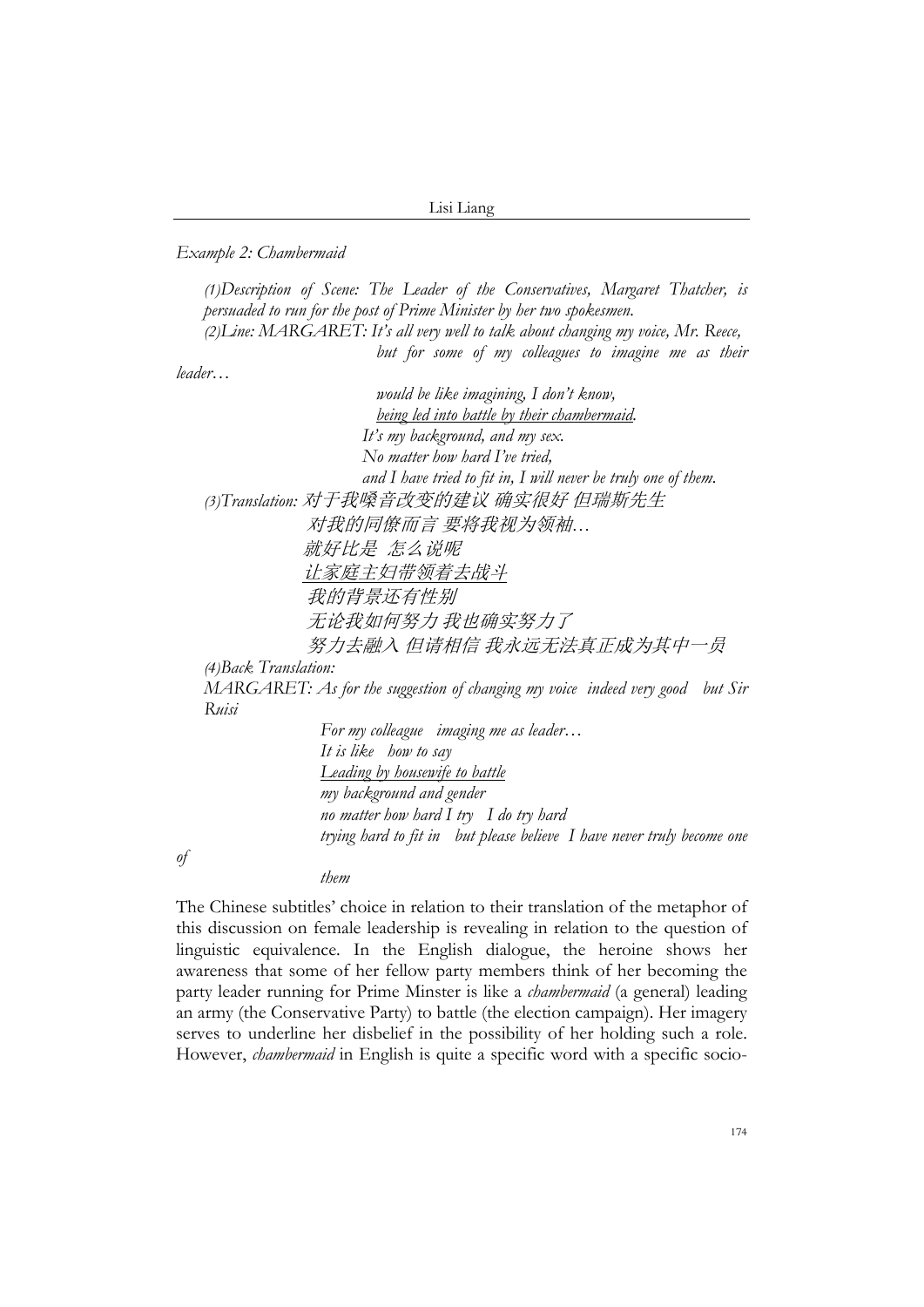economic context. In the modern world, it refers to a paid housemaid or menial worker in a hotel (*OED*). It is a word which relates to a low-paid job whose holder is unlikely to access the upper echelons of political power. The Chinese subtitles, however, lessen the stark contrast between *chambermaid* and leader as they choose to render *chambermaid* simply as "家庭主妇" ("housewife"). While Chinese does have a word for someone who cleans hotel rooms for guests, "清洁工" ("cleaner"), the word is gender neutral and therefore cannot make the original's specific point in relation to female power and possibility. Therefore, while the subtitles maintain the gender discourse of the source texts, they are unable to match its specific imagery.

In summary, what the Chinese subtitles reveal in rendering metaphors of female leadership is that translation is not simply an act of faithful reproduction, but, rather, a deliberate act of selection taken the target culture's linguistic and cultural acceptance into full consideration (Gentzler and Tymoczko, 2002: xxi). Generalisation is employed to speak for the Chinese context in that the caring imagery of housewives appeals to Chinese audiences (Chen, 2013).

#### *5.3. Metaphors of Terrorism and War*

As the battle against terrorism loomed large in Thatcher's era, it is unsurprising that terrorism is a key image in her political speeches. Reference is made to metaphors of terrorism and war – closely associated with terror attacks drawn from the film *The Iron Lady*. Terrorist enemies targeted in speeches within the film include the Irish Republican Army (IRA) and the Argentinian forces threatening the Falklands. It is crucial to note that when talking about IRA terrorism and the Falklands war, these are not themselves metaphors but the way in which they are depicted are metaphorical. While the IRA was perhaps more conventionally categorised by some as terrorists, the application of terrorist vocabulary to the nation of Argentina serves more visibly as a politically motivated attempt to bolster support for the Falklands War.

*Example 3: Conceptual Gang*

*(1)Description of Scene: The Falkland Islands, a British Overseas Territory in the South Atlantic, have fallen. Argentina claims its marines went ashore as a spearhead this morning to capture key targets, including the capital, Port Stanley. Thatcher comments on this invasion.*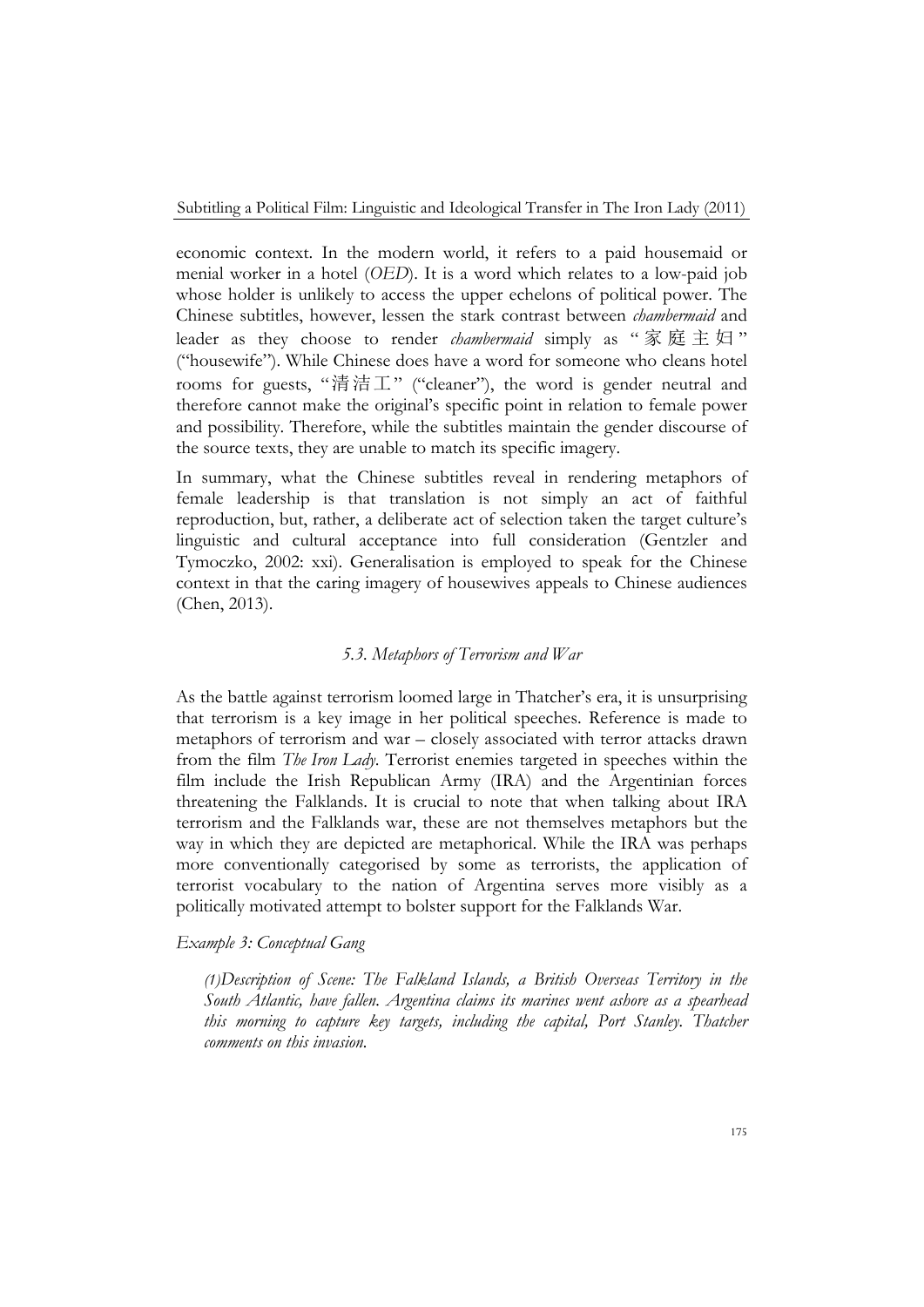*(2)Line: MARGARET: Gentlemen, the Argentinian Junta… which is a fascist gang… has invaded our sovereign territory. This cannot be tolerated. May I make plain my negotiating position? I will not negotiate with criminals or thugs. The Falkland Islands belong to Britain, and I want them back. (3)Translation:* 先生们 阿根廷军阀*…* 就是一群法西斯暴徒*…* 对于我们统治区域的无耻侵犯 是绝不能姑息的 容我明确一下谈判的立场 我不会和任何暴徒及凶犯谈判 福克兰群岛隶属英国 我要求它回归英国 *(4)Back Translation: MARGARET: Gentlemen Agenting military clique… definitely is a group of Faxisi ferocious disciple… We absolutely cannot tolerate the shameless violation of our govern Let me be clear about my position of negotiation.*

*area.*

 *I will never negotiate with any ferocious disciple and murderer. Fukelan islands belong to Britain I demand its return to Britain*

The subtitle clearly underlines the linguistic, cultural and ideological challenges for the Chinese subtitles. First of all, the subtitles foreignise the initial part of "the Argentinian Junta" by transcribing the country's possessive noun "Argentinian" phonetically as "阿根廷"/ "A gen ting". "Junta", defined as "a military or political group that rules a country after taking power by force" (*OED*), is rendered as a Chinese cultural equivalent "军阀"/ "military clique". However, in English *Junta*, although it is part of common usage in elevated register, it is still clearly a word of foreign origin (it originally referred to a Spanish or Portuguese council). The Chinese rendering of this word contains none of these foreign overtones which serve Thatcher's characterisation of the enemy as alien. Fascist gang underlines an intriguing use of foreignisation and linguistic equivalence in the Chinese subtitles. Fascist has been transliterated as "法西斯"/ "Faxisi" whilst gang, defined as "a group of young people involved in petty crime or violence" (*OED*), is translated as "暴徒"/ "ferocious disciple" in a more savagely fierce manner. The choice of words in Chinese reveals that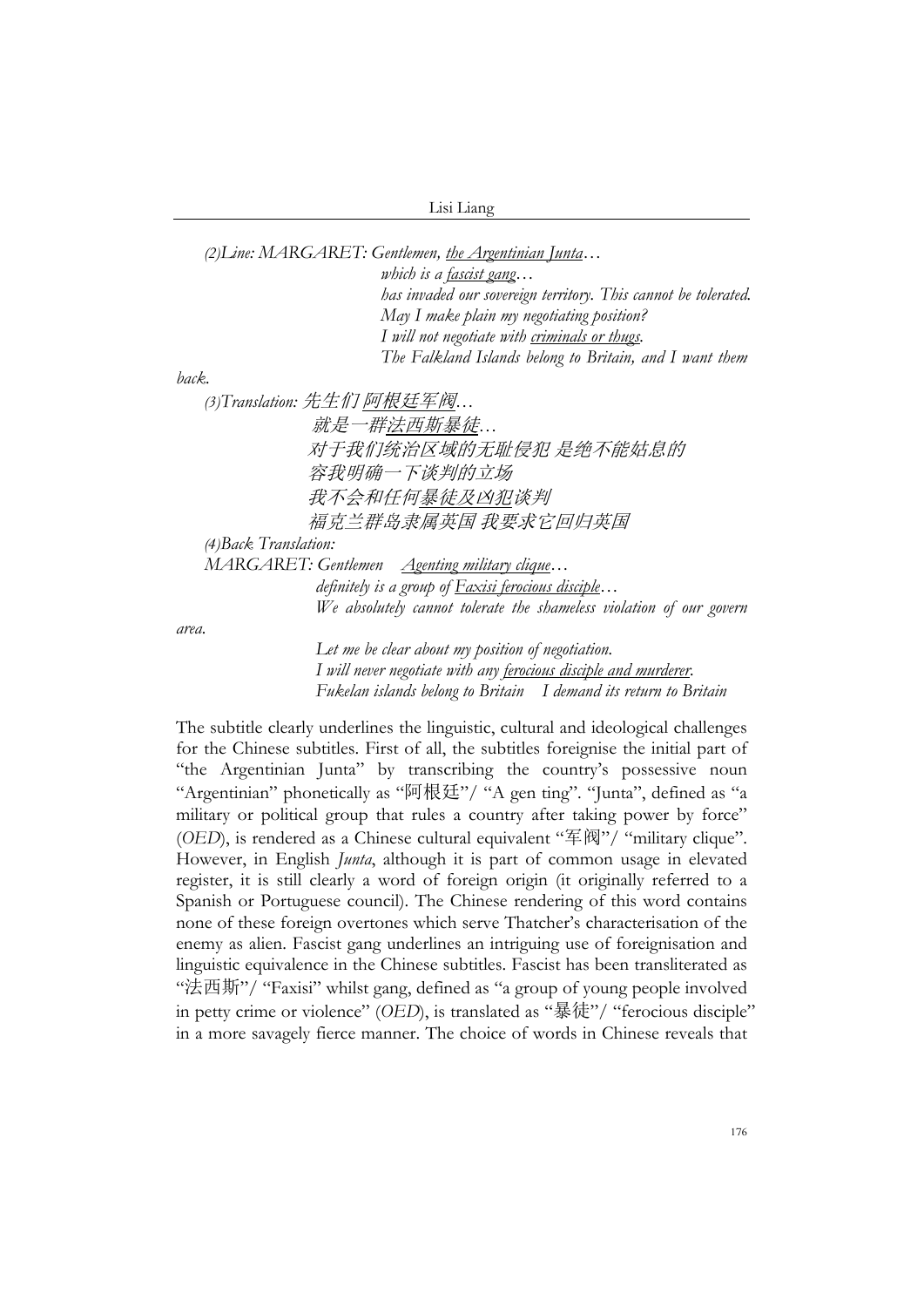the speaker strongly disagrees with the act of war in question. Another image relating to this war is the translation of the words "criminals or thugs". While in English these mean "a person who has committed a crime" and "a violent person, especially a criminal" (*OED*) respectively, the Chinese subtitles amplify the negative connotations of these words by rendering "thug" as " $\Delta \mathcal{H}$ "/ "murderer". If the subtitles in this example lose the foreign attributes of the Argentinian Junta, they add to the violence of Thatcher's criticism.

Charteris-Black's focus on terrorism, war and battle that are metaphorically portrayed force us to consider the subtitling of Thatcher's politics in *The Iron Lady* and Chinese politics as a subtext. Linguistic representation is achieved via the application of transliteration and ideological transfer is fulfilled by adding the more negative and strong overtones compared to the original text in the Chinese subtitling. The application of transliteration and amplification is adopted in this case to explicitly state the strong position of Chinese politics when it comes to terrorism. In other words, the Chinese translation is clearly conditioned by its political agenda and by the rules governing the political systems in which it operates (Díaz-Cintas, 2012: 282).

#### *5.4. Metaphors Relating to Trade Unions*

Charteris-Black (2005: 170) considers the place given to economic problems in relation to unemployment and inflation. Thatcher frequently conceptualised unemployment as an enemy and as a conflict in which she was at battle (Charteris-Black, 2005: 170). Thatcher's dialogue concerning the above issues allows her to justify her attempts to restrict the power of Trade Unions.

#### *Example 4: Trade Unions Persecute Workers*

*(1)Description of the Scene: Margaret Thatcher encourages people to get back to work after the strike led by the Trade Unions. (2)Line: MARGARET: The Trade Unions Movement was founded to protect workers. Now it persecutes them. It stops them from working. It is killing jobs and it is bringing this country to its knees. I say enough. It's time to get up. It's time to go to work. It's time to put the Great back into Great Britain.*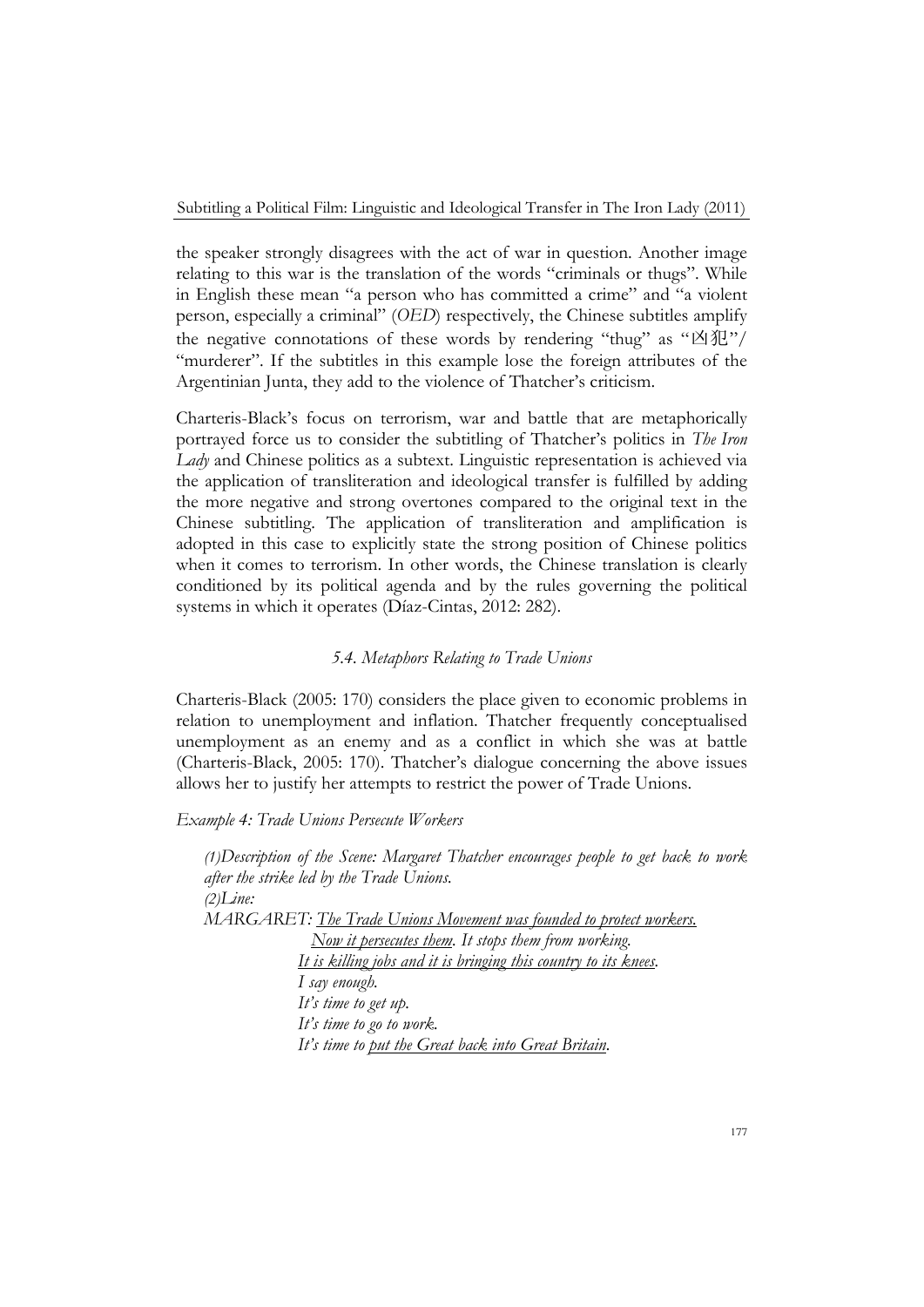|  | 4St Liang |  |
|--|-----------|--|

*(3)Translation:* 工会运动是为了保护工人 而现在却在行迫害之事 阻止工人去工作 这会破坏就业机会 更会让这个国家捉襟见肘 我说 是时候结束了 是时候站起来 回到工作中去 是时候 让曾经的日不落重现辉煌 *(4)Back Translation: MARGARET: Trade Unions movement was founded to protect workers but now performing an act of persecuting and preventing workers from working. This can destroy working opportunity even can make this country expose*

 *its elbow Let me say it is time to stop It is time to stand up and go back to work It is time to let the sun once never sets reappear splendidly*

Interestingly, bodily images and lexicalised metaphors are key also to this example. Thatcher accuses Trade Unions of "bringing this country to its knees". She personifies Britain as a human who is suffering. The Chinese translation maintains a bodily image in order to underline the very real impact of economic difficulties on the individual. The subtitles though do not translate the bodily image of the original. Instead, they substitute it for a *chengyu*, a set phrase "捉襟见肘" / "to expose its elbow" (to have too many difficulties to cope with) (*C-E Dictionary*). While this Chinese *chengyu* has multiple meanings, it generally indicates a person in difficulty. However, there is an argument to be made that it again weakens the impact of the source dialogue. In English, a person on their knees cannot work, walk or function. In contrast, the Chinese *chengyu*, in one of its possible meanings,<sup>3</sup> serves as an indication that you still can work to overcome difficulty. Again, although the precise content of the English source is lost, the *chengyu* with its elevated rhetoric translates the impact of the original speech.

<sup>3</sup> The Chinese "chengyu", "捉襟见肘" ("to expose its elbow") has multiple meanings: "pulling out the front piece of clothes only to expose elbows; to describe the state in raggedness; to attend to one thing and lose sight of another and to struggle to cope with too many difficulties". The above multiple meanings are available from *Online Chengyu Dictionary* http://chengyu.teachercn.com/zhuo/cy\_40102.html.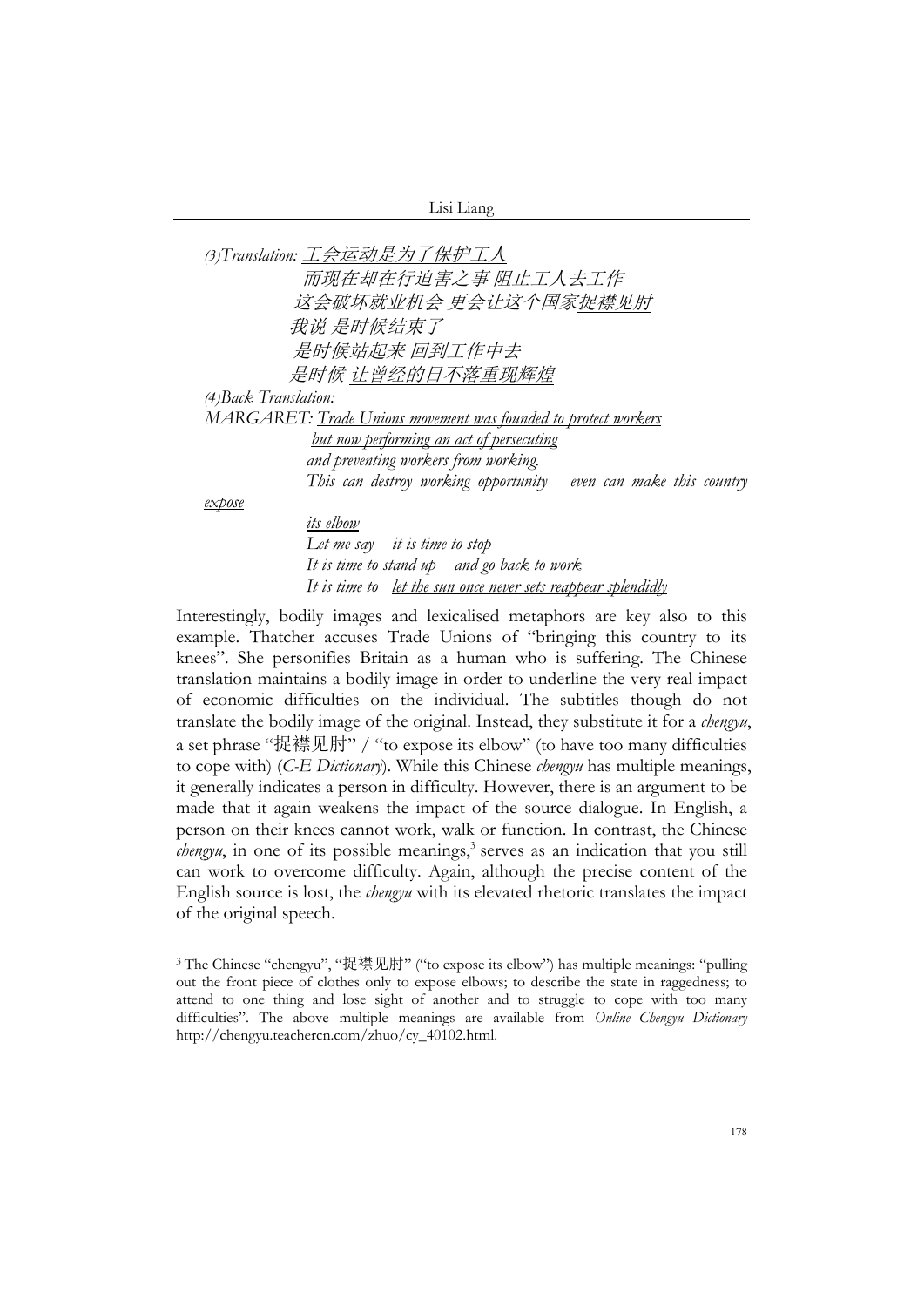Setting out her alternative vision as opposed to that of the Trade Unions, Thatcher in the English source says, "It's time to put the Great back into Great Britain". While Chinese has different words to describe Thatcher's country, ("英国"/ "United Kingdom"; "大不列颠帝国"/ "Great Britain" and "英格 兰"/ "England"), the subtitles do not name Great Britain in the closing line of the example. Instead, they make a cultural reference to the phrase "the Empire on which the sun will never set", a phrase which in the Chinese context metaphorically represents Great Britain. This phrase is extensively used for the British Empire to imply that at least one part of this territory is exposed in daylight, mainly in the nineteenth and early twentieth centuries. British Empire enjoys a During this period, the British Empire reached a territorial size larger than any other empire in the globe (Fordyce, 1931: 152). The subtitles, thus, draw on the cultural knowledge of the Chinese audience as well as the imperial history of Britain and China. Furthermore, the Chinese subtitle, "日不落" / "the sun once never sets" denotes "greatness" in the same way as the original line of the source film. Therefore, Thatcher's rhetorical use of "great" in her line can be replicated in the subtitle.

In summary, the Chinese subtitles in relation to the Trade Unions adopt different strategies when translating economic conflicts. Interestingly, bodily language features, echoing Thatcher's attempt to underline the physical impact of the economy and the trade Unions on British citizens and their bodies. The lexicalised metaphor of bringing this country to its knees is translated as a Chinese four-character idiom "捉襟见肘" / "to expose its elbow" (to have too many difficulties to cope with) (*C-E Dictionary*). Physical impact and human bodies transcend cultural and linguistic divides. They are, therefore, perhaps most readily translatable in the subtitling process. Therefore, the original meaning is replicated though replacing a domesticating imagery. The Chinese subtitles migrate from a passive mere linguistic transfer to a more active and creative agent taking part in the shaping of ideological discourse (Díaz-Cintas, 2012: 283) to translate metaphors relating to Trade Unions.

## *5.5. Metaphors Relating to Political Opponents*

Margaret Thatcher is known for her stinging attacks on the labour party. According to Charteris-Black (2005: 174), socialism, for the Conservative Party, is represented as an enemy state that has undertaken an invasion and occupation. Therefore, any measures to oppose socialism are conceived of as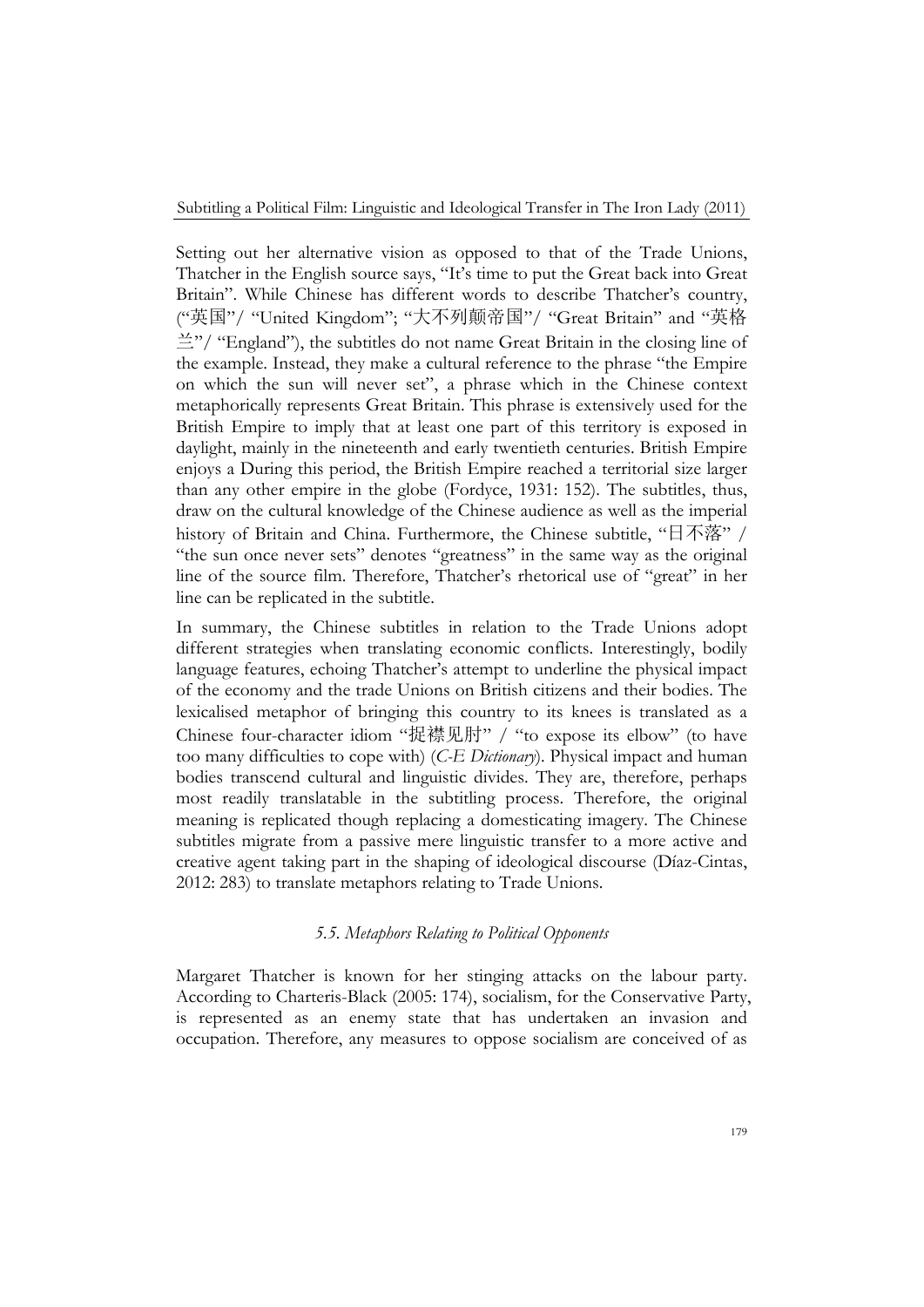heroic efforts to resist an alien ideology. In this section, selected example containing lexicalised metaphors associated with political opponents implicitly and/or explicitly will be discussed and analysed. The Chinese subtitles may domesticate the imagery of the original but, in their word choice, they offer a different moral reading of Thatcher's Conservatism, which is diametrically opposed to Chinese Communism.

#### *Example 5: The Shackles of Socialism*

*(1)Description of Scene: Margaret Thatcher is asking for votes to support her political campaign. (2)Line: MARGARET: Now, as the test draws near, I ask your help. That together we can shake off the shackles of socialism and restore to greatness this country that we love. And the only way is for the Conservatives to win! (3)Translation:* 现今 大选临近 我需要你们的支持 让我们一起砸碎社会主义的镣铐 让辉煌重回这个你我深爱的国家 保守党获胜是实现这一目的的唯一途径 *(4)Back Translation: MARGARET: Now general election is approaching I need your support Let us smash socialism's shackle. Let glory return to this country with which you and I are both in*

*love.*

 *The only way to achieve this goal is to let the Conservative party*

*win.*

This example essentially construes Margaret Thatcher's political position and her reliance on a discourse of conflict that is reliant on antithetical metaphors. Thatcher's political opponents, the left wing, are depicted as imprisoning the United Kingdom. *Shackles* in English are a pair of fetters connected together by a chain used to fasten a prisoner's wrist or ankles together (*OED*). The archaism of the word in English underlines Thatcher's vision of socialism as constraining, out of touch nature of socialism. Her imagery underlines the strength of the Conservative Party as she implies that the nation collectively is strong enough to throw off and break the metal of its chains. The Chinese subtitles maintain this image of potency, arguably even increasing it by replacing *shake off* with "砸碎" / "smash". Rather than using a modern option "手铐"/ "handcuffs", the Chinese subtitles render it as "镣铐", an archaic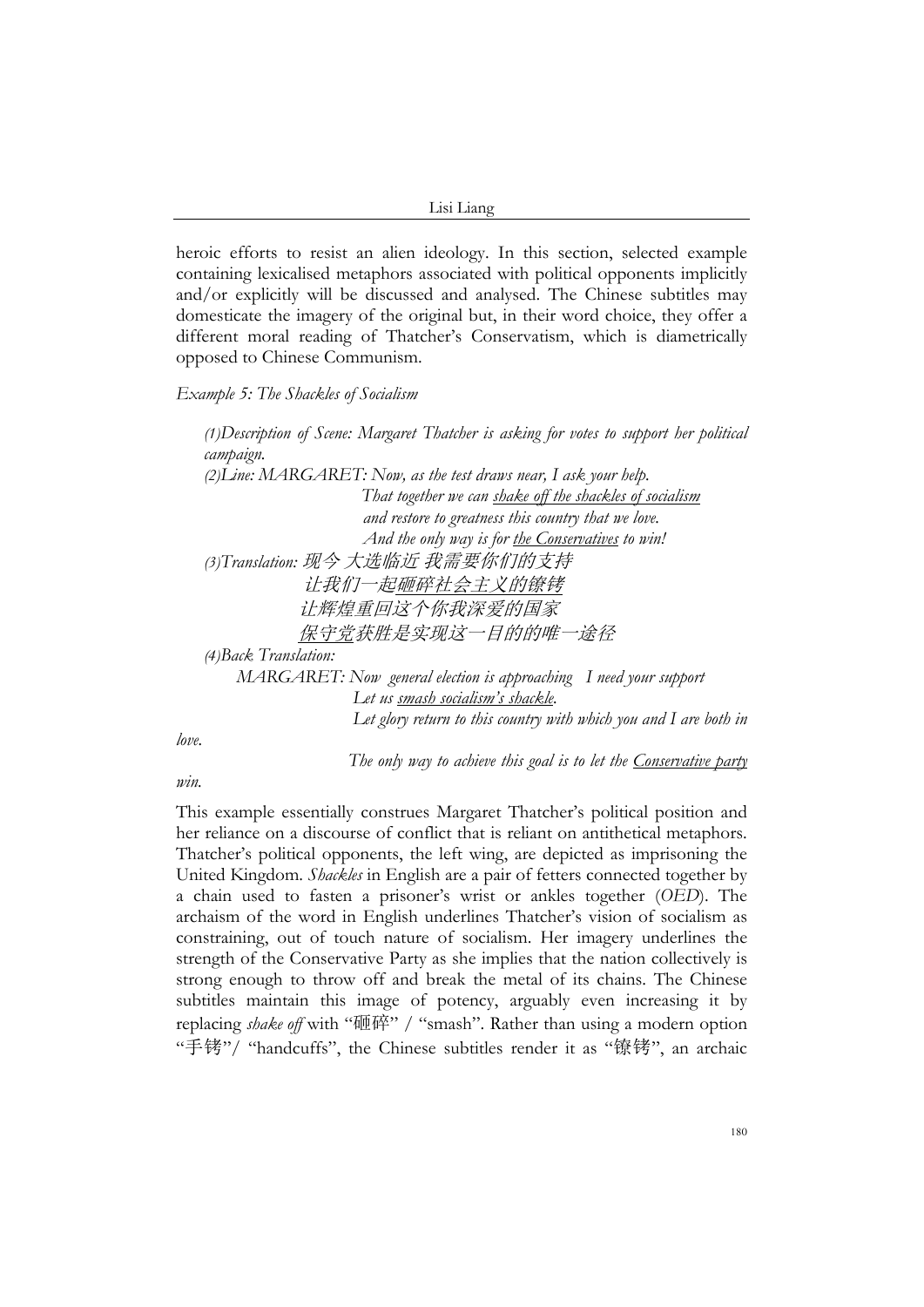word which means "manacles, leg-irons, fetters and handcuffs" (*C-E Dictionary*). However, in this context, this term is used metaphorically to refer to the political opponent of Conservatism. Interestingly, the vocabulary of crime, punishment and restraints proves to be largely equivalent. In contrast, China's experience of general elections does not map onto the political structure in Britain. Thus, while the subtitles can translate the words "general election" as "大选" / "big election", the entity in question is not at all the same in political terms. In Thatcher's Britain, political parties of very different political beliefs fight for supremacy. In China, while people vote at a regional level, they vote to select individuals from one single party. There is thus, as Schleiermacher points out, a cultural gap between source text and target text, a gap which the subtitler can bridge in linguistic terms but not cultural terms (Krasemann, 2005: 181-187).

To conclude, relating to political opponents, there is clearly a large cultural gap when moving between the Chinese and UK political contexts. The subtitles adopt different ways of rendering the original and bridging this gap, often using set Chinese idioms to domesticate and generalise in part a political context which is necessarily alien. Seen from this perspective, the Chinese translation not only adheres to the original political text, but also strengthens the constraints of the political opponents of the source text as opposed to that of herself. That is to say, the translation flow becomes a one way traffic in this case solely delivering what has been truly discussed in the original dialogue, without mediating the target politics. Following this line of thought, it can be claimed that translation practice can develop different types of political agenda (Díaz-Cintas, 2012: 282) though it contradicts the political encounter for the receiving culture.

## *6. Conclusion*

Using Charteris-Black's classifications of conflict metaphors in Margaret Thatcher's speeches during her premiership, as well as adding Meifang Zhang's categories of correlational metaphor, this paper has sought to analyse the specificities of subtitling Thatcher's politics in *The Iron Lady* (2011) for Chinese audiences. What it has revealed is that while different rhetorical strategies in political discourse between the UK and China have been identified, the subtitles to *The Iron Lady* adopt a more dynamic approach to the subtitling process. In places the subtitles domesticate heavily by using Chinese four-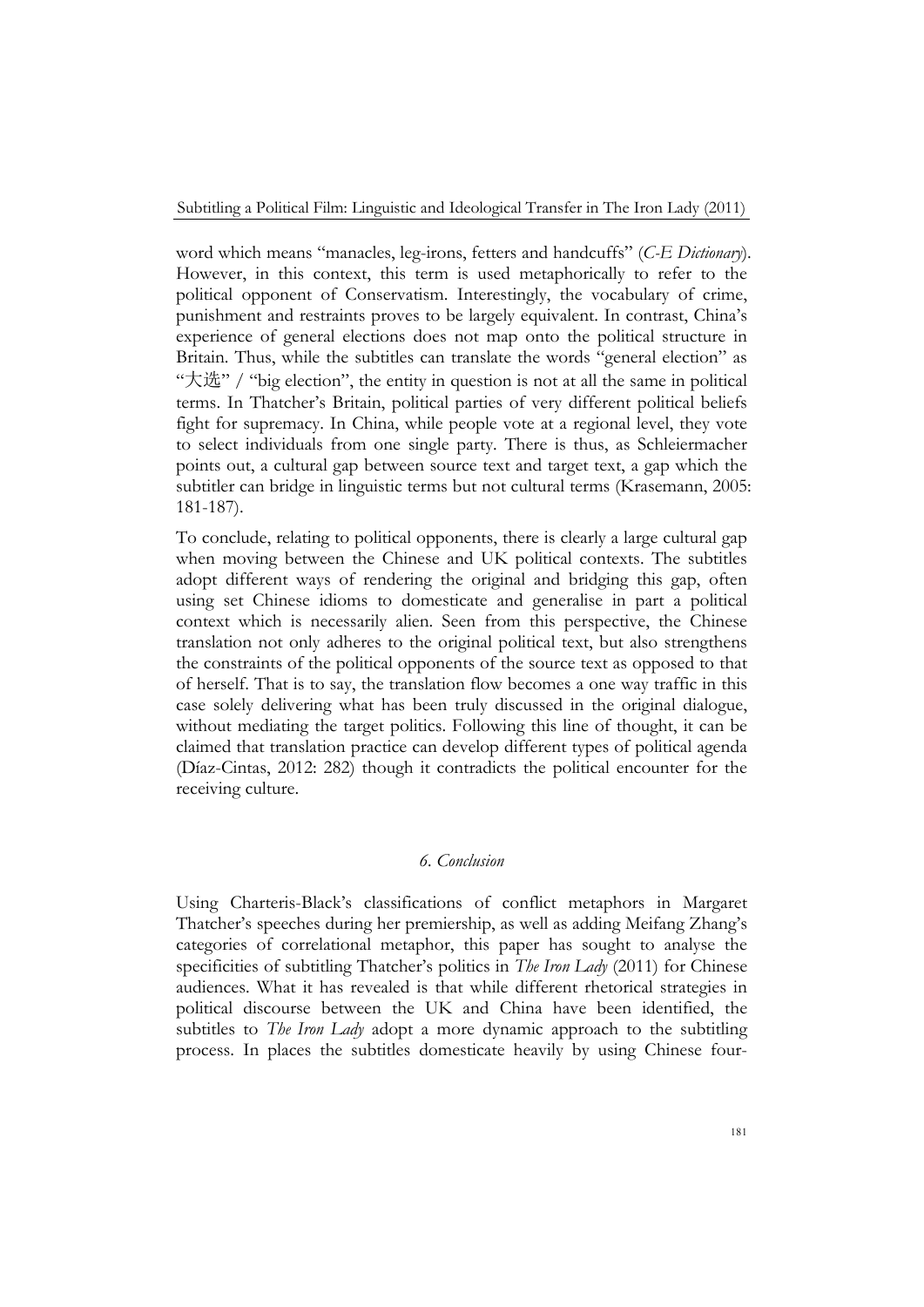character idioms which clearly anchor the viewer in a Chinese linguistic context even while they watch a film with a clearly foreign origin and values. At times, the Chinese subtitles adhere to the source imagery ignoring the Chinese politics as a sub-context as in the example of *to shack off the shackles of socialism* has illustrated. There are key moments of cultural equivalence and interestingly, they relate to bodily functions, *bringing this country to its knees*. The subtitles convey a Conservative ideology in a context entirely opposed to that ideology. They translate thus both the foreign language and the foreign political culture. The subtitles do not follow one static approach or one set translation theory. Rather, they adopt approaches (domestication, transliteration, amplification, etc.) from across the spectrum of translation theory to create subtitles which are driven by very different imperatives: the need of the audience, the requirement to convey the source text and culture as well as the need to obey the cultural conventions of source and the receiving culture. Although the different political systems in the UK and China draw on the same set of political rhetoric and use multiple translation strategies, they portray key political figures and political events in contrasting and often incompatible ways. It is essential to investigate the subtitling process and the transferal of linguistic and political values. Such intricate processes reveal the ways in which the Chinese authorities interpret the foreign languages and politics of the target culture and thus can influence the understanding of the foreign languages and culture amongst their target audiences.

#### *7. References*

- BBC News. (2008) 'Forms of address. British Broadcasting Corporation'. [Online] [Accessed on: 4th July 2016] http://news.bbc.co.uk/1/hi/uk\_politics/82149.stm.
- Beloff, M. and Peele, G. (1985) *The government of the UK: Political authority in a changing society*. London: Weidenfeld and Nicolson.
- Blundell, J. (2008) *Margaret Thatcher: a portrait of the Iron Lady*. New York: Algora Publishing.
- Bryant, N. (2012) 'The shared language of sport and politics'. *BBC News Magazine*.
- Charteris-Black, J. (2005) *Politicians and rhetoric: The persuasive power of metaphor*. London: Palgrave-MacMillan.
- Crane, D. (1981) 'The Harrier jump-jet and Sino-British relations'. *Asian Affairs: An American Review*, 8(4) pp. 227-250.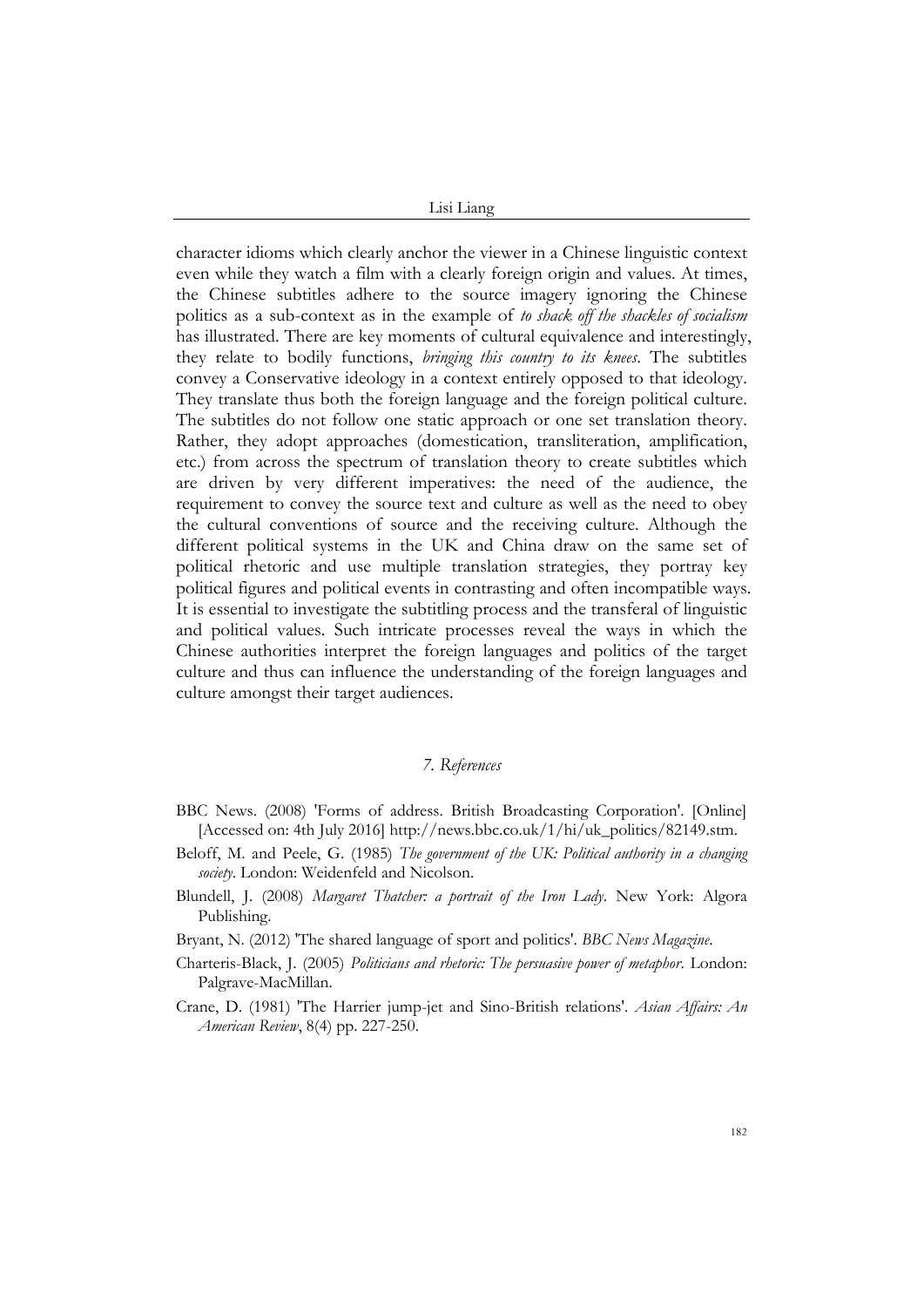- Díaz-Cintas, J. (2012) 'Clearing the Smoke to See the Screen: Ideological Manipulation in Audiovisual Translation'. *Meta Journal des traducteurs/Meta: Translators' Journal*, 57(2) pp.279-293.
- Edin, M. (2005) 'Remaking the Communist party-state: the cadre responsibility system at the local level in China'. *China: An International Journal*, 1(1) pp. 1-15.
- Gentzler, E. and Tymoczko, M. (2002) 'Introduction'. *In* Maria Tymoczko and Edwin Gentzler. (eds). *Translation and Power*. Amherst: University of Massachusetts.
- Gilmour, I. (1992) *Dancing with dogma: Britain under Thatcherism*. London: Simon & Schuster.
- Hall, S. and Jacques, M. (1983) *The politics of Thatcherism*. London: Lawrence and Wishart.
- Hofstede, G. (1984) *Culture's consequences: International differences in work-related values*. Sage.
- Hsiung, C. (1995) 'China's omni-directional diplomacy: realignment to cope with monopolar US power'. *Asian Survey*, 35(6) pp. 573-586.
- Chen, M. (2013) 奥斯卡影片中国迟到 《铁娘子》新鲜度欠缺. [The Delay of Oscar Film 'The Iron Lady' and Its Lack of Popularity]. Information Times. [Online] [Accessed on 28th August 2019] http://ent.huanqiu.com/movie/yingshiguoji/2013-03/3708793.html?agt=15438.
- Kolenda, H. (1990) 'One Party, Two Systems: Corruption in the People's Republic of China and Attempts to Control It.' *J. Chinese. L*, 4 p. 187.
- Krasemann, W. (2005) 'Asian Studies and interpretation: hermeneutics as a way for bridging cultural gaps in a post cold war world'. *East-West Connections: Review of Asian Studies*, pp. 179-218.
- Lefevere, A. (2002) *Translation/history/culture: A sourcebook*. London and New York: Routledge.
- Lianeri, A. (2002) 'Translation and the ideology of culture reappraising schleiermacher's theory of translation'. *Current Writing: Text and Reception in Southern Africa*, 14(2) pp. 1-18.
- Lu, F. (2013)《铁娘子》中国硬不起来 ['The Iron Lay' Not a Big Sucess in China]. Today Morning Express. [Online] [Accessed on 28th August 2019] http://fashion.hangzhou.com.cn/ajc/content/2013- 03/15/content\_4650345\_2.htm.
- Lü, X. (2000*) Cadres and corruption: The organizational involution of the Chinese communist party*. Stanford: Stanford University Press.
- Marr, A. (2007) 'History of Modern Britain'. [Online] [Accessed on: 7th September 2014] http://britain.docuwat.ch/videos/history-of-modern-britain/history-ofmodern-britain-04-revolution-1979-1990-.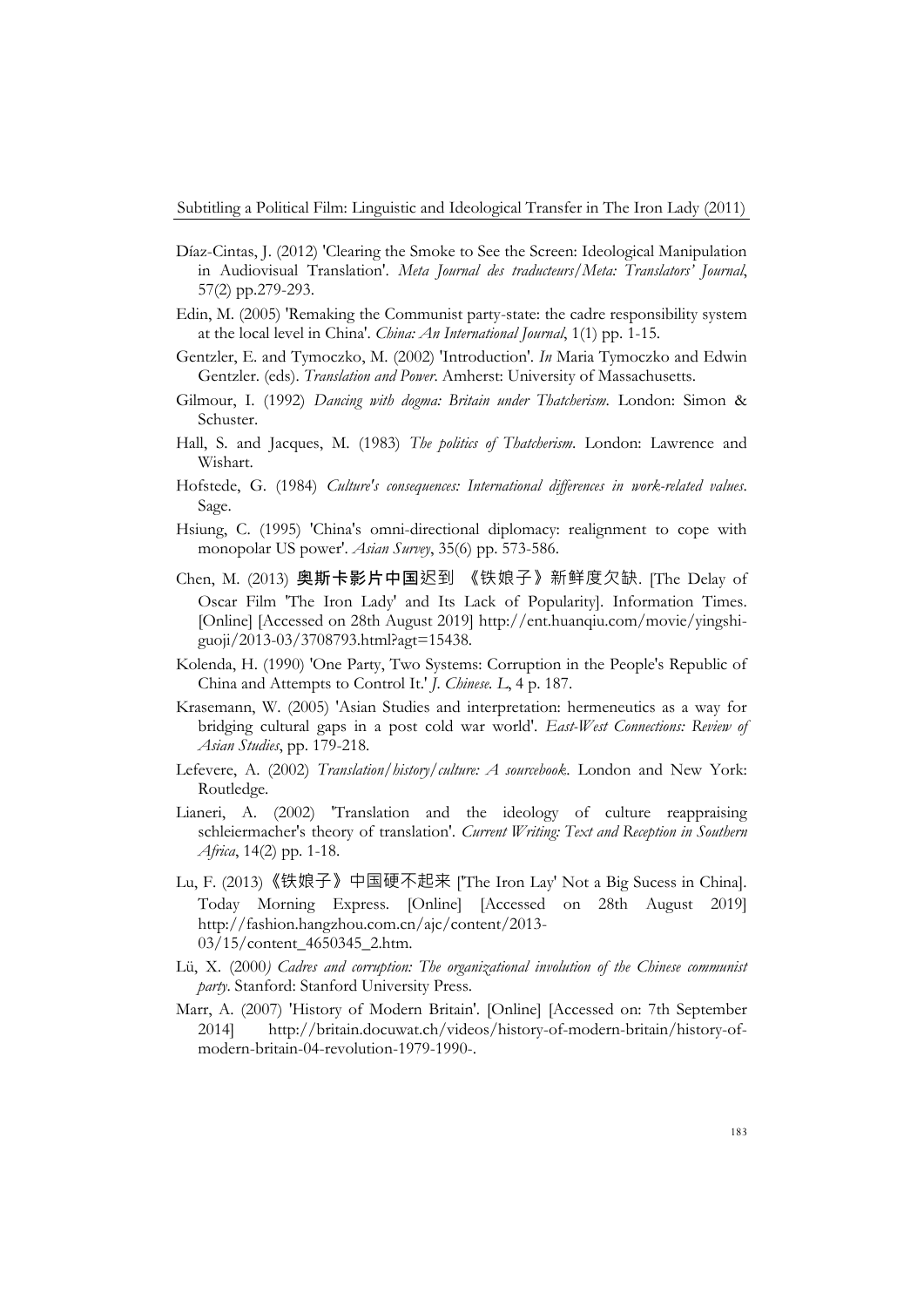- Meissner, W. (2002) 'Cultural relations between China and the member states of the European Union'. *The China Quarterly*, 169 pp. 181-203.
- O'Sullivan, J. (2013) 'Farewell to an Iron Lady'. *Hungarian Review*, (03) pp. 9-19.
- Richburg, B. (2012) 'In Communist China, women officially equal but lagging far behind politically'. *The Washington Post*.
- Riddell, P. (1991) *The Thatcher era and its legacy*. Oxford: B. Blackwell.
- Rotten Tomatoes. (2012) 'Critic reviews for The Iron Lady'. [Online] [Accessed on: 28th December, 2015] http://www.rottentomatoes.com/m/the\_iron\_lady/#contentReviews
- Seldon, A. and Collings, D. (2000) *Britain Under Thatcher*. London and New York: Routledge.
- Simpson, J. and Weiner, S (1989) *Oxford English dictionary online*. Oxford: Clarendon Press.
- Thatcher, M. (1976) 'Speech at Kensington Town Hall ('Britain Awake')'. *Margaret Thatcher Foundation*, 19.
- Wan, M. (2006) *Sino-Japanese Relations: Interaction, Logic, and Transformation*. Stanford: Stanford University Press.
- Wang, D. (2014) 'Subtitling -- From a Chinese perspective'. In Perego, E. and Bruti, S. (eds.) *Subtitling Today: Shapes and Their Meanings*. Cambridge Scholar Publishing, pp. 203-220.
- Wang, H. and Dong, M. (2013) 奥斯卡热门片来华总迟到 上映后票房庭尴尬. [Oscar Popular Films Always Delay its Release in China and Their Office Box are Quite Embarrassing]. Information Times. [Online] [Accessed on 28th August 2019] http://ent.huanqiu.com/movie/yingshi-guoji/2013- 03/3701390.html?agt=15438.
- Wu, G. (2013) *Chinese-English dictionary*. Shanghai: Shanghai Translation Publishing House.
- Yu, Hailuo. (2015) 'Film translation in China'. *Bebel*, 61(4) pp. 493-510.
- Young, H. (1993) *One of Us*. London: Pan Books.
- Zhang, M. (2016) 'Political discourse and translation: focusing on translation of President Xi's public addresses.' *Fifth Asia Pacific Forum on Translation and Intercultural Studies*.
- Zhao, G. and Song. X. (2013) 传记电影《铁娘子:坚固柔情》内地定档三八节 [A Legend Film: "Powerful and Tender: Iron Wife" to Release on International Women's Day]. People.com.cn. [Online] [Accessed on: 4th January 2017] http://media.people.com.cn/n/2013/0219/c40606-20530914.html.